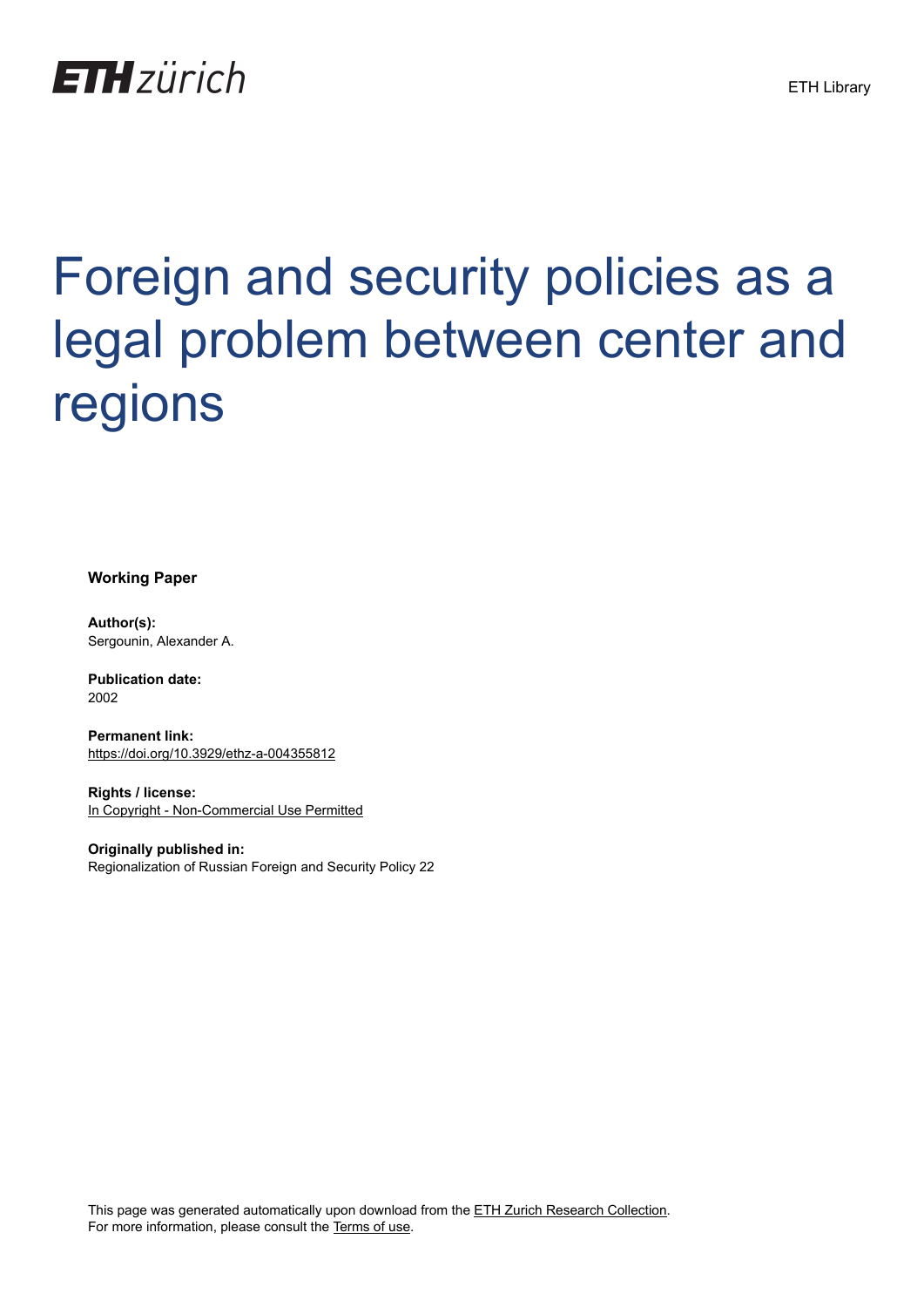

Eidgenössische Technische Hochschule Zürich Swiss Federal Institute of Technology Zurich

**"Regionalization of Russian Foreign and Security Policy" Project organized by The Russian Study Group at the Center for Security Studies and Conflict Research Andreas Wenger, Jeronim Perovic, Andrei Makarychev, Oleg Alexandrov** ´

> **WORKING PAPER NO.22MARCH 2002**

# **Foreign and Security Policies as a Legal Problem between Center and Regions**

This paper examines the legal system regulating the foreign and security policymaking capacities of Russian regions and attempts to identify its most pressing needs. In particular, the study explores the constitutional laws of the federal center and the regions, instances of conflict between federal and local legislation and Moscow's attempts at harmonizing national and regional legislation governing the federal center and the regions' behavior in the international arena.

#### **Contact:**

 Center for Security Studies and Conflict Research ETH Zentrum SEI CH-8092 Zürich**Switzerland** 

#### **Andreas Wenger**, head of project wenger@sipo.gess.ethz.ch **Jeronim Perovic**, project coordinator **´** perovic@sipo.gess.ethz.ch **Oleg Alexandrov** aleks\_oleg@gmx.ch **Andrei Makarychev** nnd10123@nnov.sitek.net;

#### **Order of copies:**

Center for Security Studies and Conflict Research ETH Zentrum SEI CH-8092 Zürich Switzerland

postmaster@sipo.gess.ethz.ch

Papers available in full-text format at: http://www.fsk.ethz.ch/

Layout by Marco Zanoli and Karin Fink

**C ENTER FOR S ECURITY STUDIES AND C ONFLICT RESEARCH**

#### By Alexander A. Sergounin and Mikhail I. Rykhtik

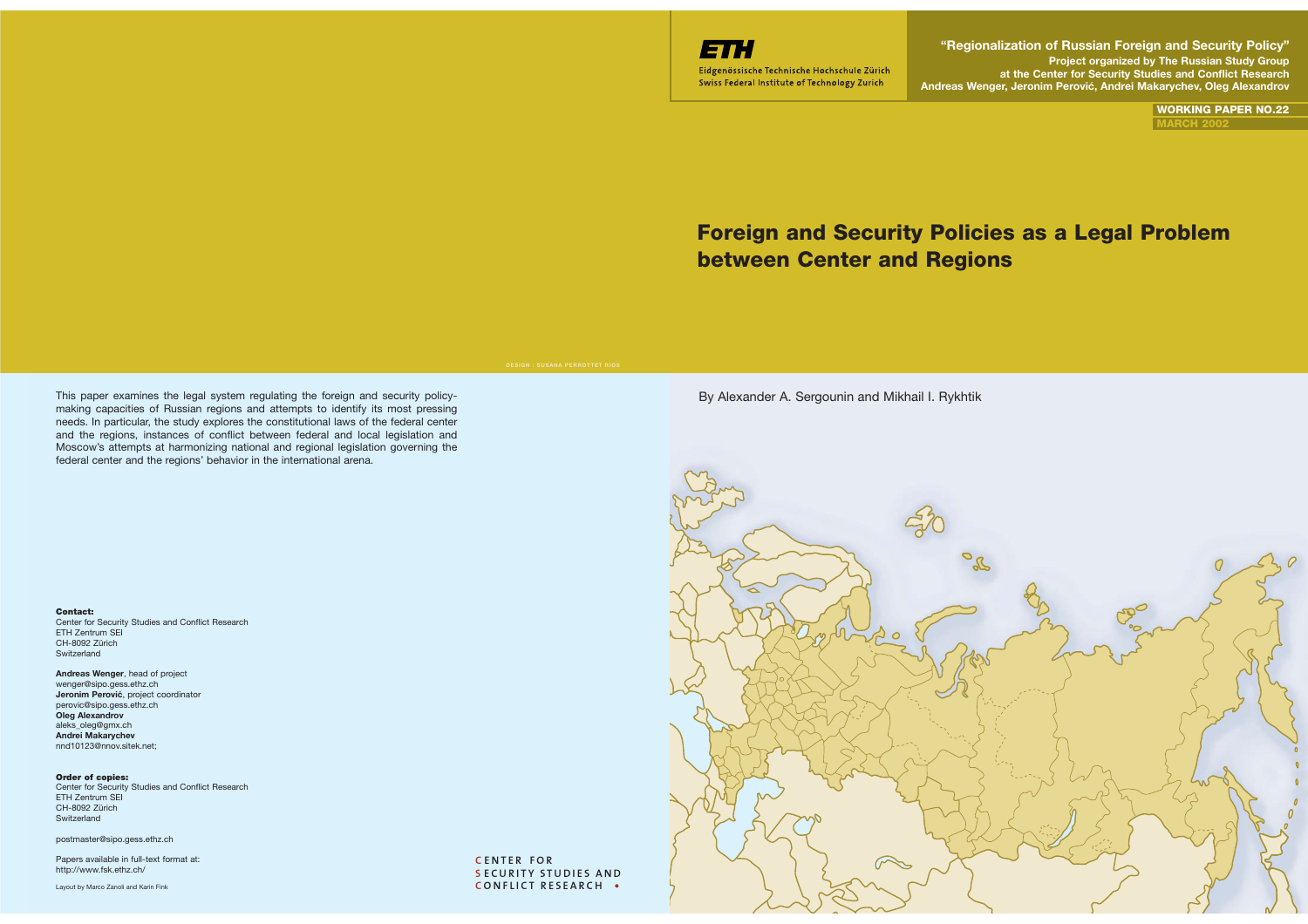# **Foreign and Security Policies** as a Legal Problem between Center and Regions

By Alexander A. Sergounin and Mikhail I. Rykhtik

**Working Paper No. 22**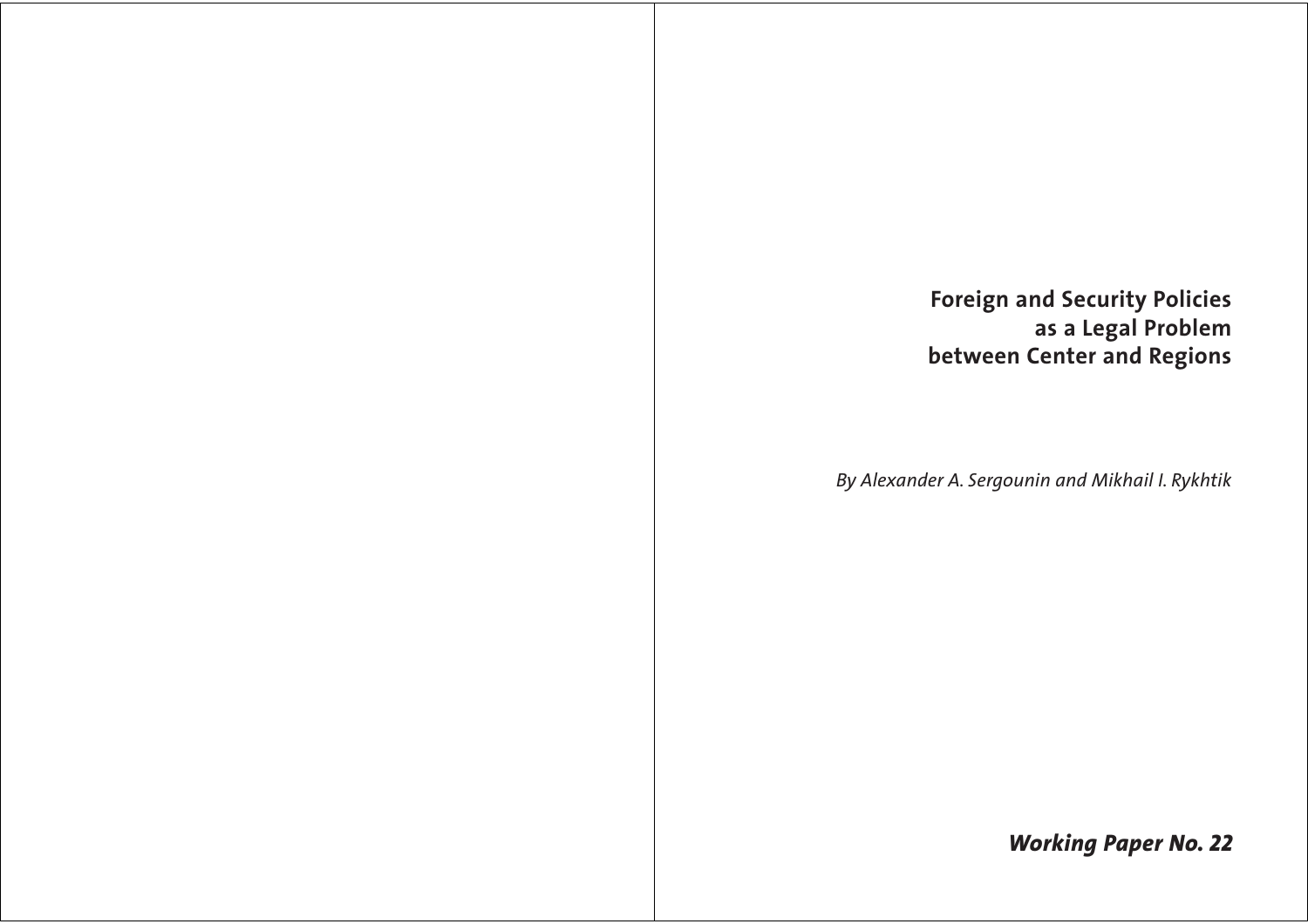# contents

| Foreword |                                                                                          | 5  |
|----------|------------------------------------------------------------------------------------------|----|
|          | Introduction                                                                             |    |
|          | 1 Foreign experiences                                                                    | 11 |
|          | 2 The role of the written law in Russia                                                  | 17 |
|          | 3 Constitutional principles                                                              | 21 |
|          | 4 The Federative Treaty of 1992 and bilateral treaties between the center<br>and regions | 25 |
|          | 5 Regional legislation on foreign policy and security policy issues                      | 29 |
|          | 6 The federal legislation of 1995-2000: the politics of revanchism?                      | 37 |
|          | Conclusion                                                                               |    |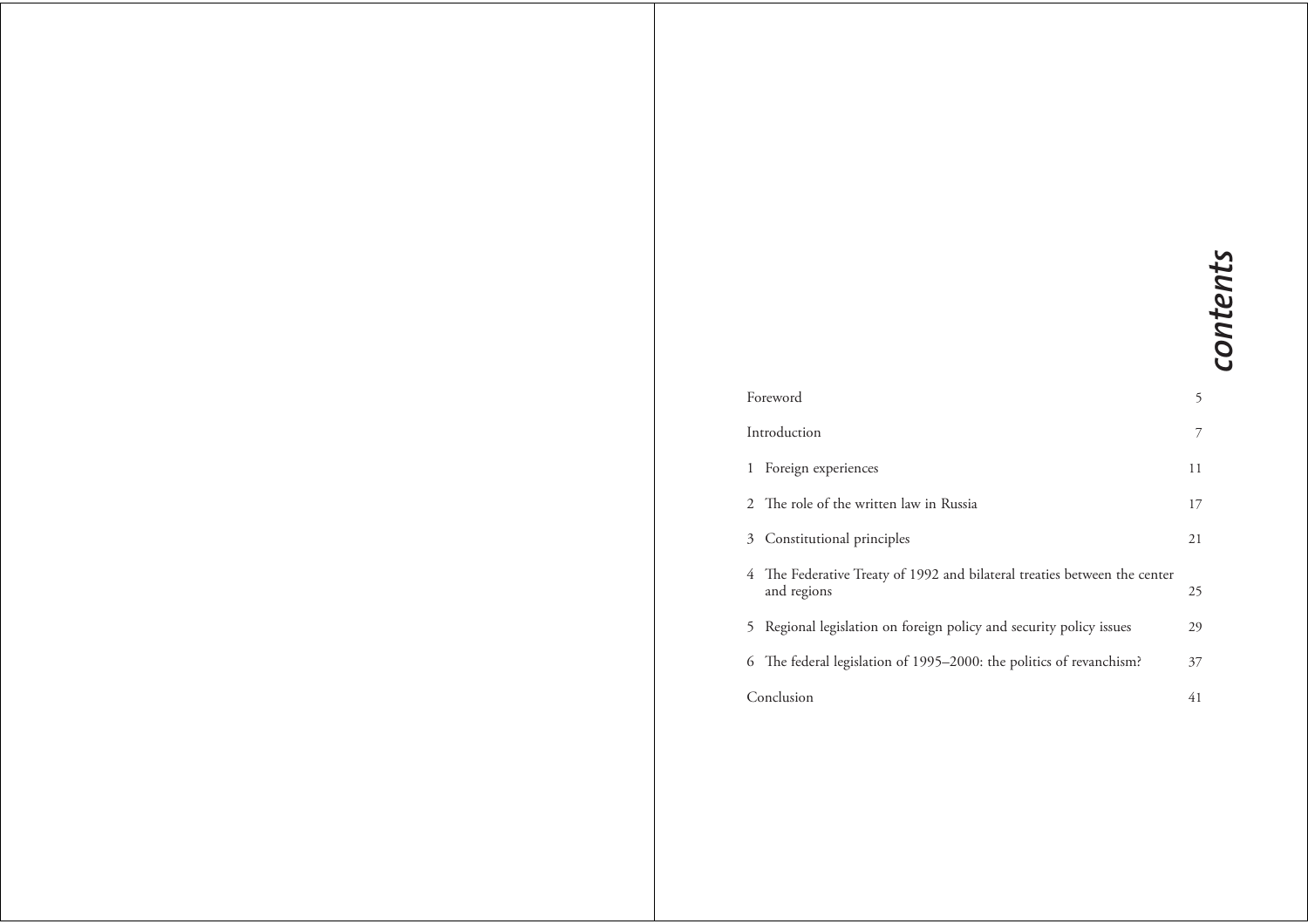### **Foreword**

It has now become almost commonplace to talk about the dual processes of integration and fragmentation in the context of globalization. Increasing integration into the global economy has resulted in central state authorities losing their monopoly on foreign and security policy. Progressively more and more sub-state authorities are establishing trans-boundary relations with their foreign counterparts. In Russia, where federalism is still in an embryonic phase, this poses a particular problem and development of a clear legal framework for governing the external relations of Russia's regions is becoming ever more urgent.

In this paper, Alexander Sergounin, Head of the Department of International Relations and Political Science at the Nizhnii Novgorod Linguistic University, and Mikhail Rykhtik, Associate Professor of International Relations at Nizhnii Novgorod State University, examine the legal system regulating the foreign and security policy competences of Russian regions and attempt to identify its most pressing needs. In particular, the study explores constitutional law, instances of conflict between federal and local legislation and Moscow's attempts at harmonizing national and regional legislation governing behavior in the international arena.

As the study demonstrates, the evolution of the legal framework for centerperiphery relations on international issues has gone through several key phases. From 1991 to 1993, a weak center and a lack of proper legal regulations at the federal level encouraged many regions to assert their sovereignty and adopt their own legislation on external activities.

The adoption of the Russian Constitution in 1993 was aimed at curbing this development. It provided the center and regions with a general legal framework and defined the foreign policy powers of the regions. Rather than challenging regional elites by imposing more restrictive, federal legislation on them, Moscow began in 1994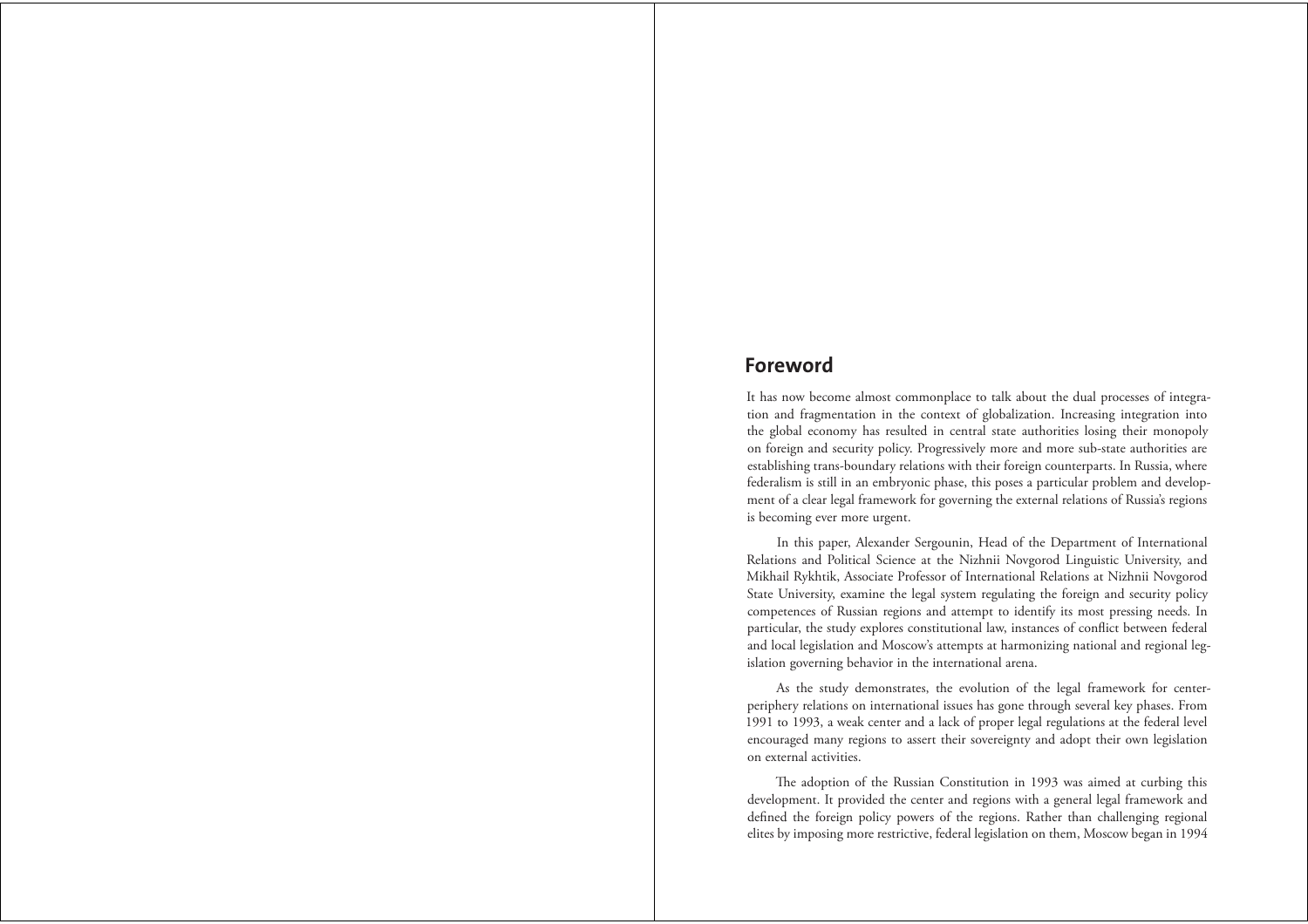to conclude bilateral treaties with the subjects of the Russian Federation. This resulted in the development of a type of asymmetrical federalism, with contradictory effects: On the one hand, it reduced tensions between Moscow and the regions. On the other hand, it built in disparities and created competition between the regions, and, in the case of some national republics, gave rise to nationalist and separatist movements, ultimately leading to further disintegration of Russian legal space regulating external relations and making a unified Russian foreign policy extremely difficult.

More recently, the federal center has tried to regain control over regional foreign policies by issuing a series of federal laws and other regulations. In particular, Moscow attempted to specify the sphere of joint authority that had been defined rather vaguely in the Russian Constitution. Through the adoption of the 1998 Federal Law on Coordinating International and Foreign Economic Relations of the Members of the Russian Federation, Moscow attempted not only to tighten its control over the region's external relations but also to harmonize federal and local legislation. The reforms initiated by Putin in 2000 reflect a further effort by the federal center to re-centralize the international activities of the members of the federation and to create a more unified legal space in this area of activity.

There now exists a delicate balance between the federal center and the regions in the realm of foreign relations. Two contradictory trends are identified by the authors: On the one hand, Moscow is trying to specify constitutional principles regarding the foreign policy prerogatives of the center and the subjects of the federation, and to tighten its control over the regions' external relations. On the other hand, the Putin administration faces numerous challenges emanating from the regions and has no desire to resort to a Soviet-style model of federalism. Whilst the future shape of federalism in Russia remains to be seen, it can be observed that conflicts between the center and the regions are increasingly resolved through legal channels. For this reason, the authors are optimistic about the prospect of a new, more adequate model of Russian federalism emerging and, with it, an improved legal framework for the international activities of the regions.

This paper is twenty-second in a series of working papers written in the context of the project "Regionalization of Russian Foreign and Security Policy: Interaction between Regional Processes and the Interest of the Central State." The project is funded by the Swiss Federal Institute of Technology (ETH) Zurich. All of the papers in the series are available in full-text at http://www.fsk.ethz.ch.

Zurich, January 2002

Prof. Dr. Andreas Wenger

Deputy director of the Center for Security Studies and Conflict Research

# **Introduction**\*

Trans-regionalism results from the growth of direct trans-boundary links between substate authorities that have consequently taken a substantial number of policy initiatives that bypass central governments. By developing trans-boundary links with their foreign counterparts, sub-national units challenge the traditional notion of international relations as the exclusive sphere national authorities.<sup>1</sup> Foreign trade provides regions with arguments for greater independence. The most important driving force for economic regionalization comes from markets, from private trade and investment flows, and from the policies of companies. The main post-Cold War priority for sub-national foreign policy was trade and investment promotion. Regions began to compete with each other by offering incentives to attract foreign investment. Many regions established their own offices in foreign countries (e.g., the state of Washington in Tokyo, California in the World Trade Organization, Canadian regions were very active opening offices in the Asian capitals, and Tatarstan has representative offices in 16 foreign countries and official links to five international organizations).<sup>2</sup>

This study was prepared with research grants from the Center for Security Studies and Conflict Research, ETH Zurich, the John D. and Catherine T. MacArthur Foundation, and the Copenhagen Peace Research Institute.

1 Makarychev, Andrei. "Russian Regions in the International Perspective." In Region v Sostave Federatsii (The Region Within the Federation), ed. Andrei Makarychev, p. 205. Nizhnii Novgorod: University of Nizhnii Novgorod Press, 1999 (in Russian).

2 Federalism: Sistema Gosudarstvennykh Organov i Prakticheckii Opyt Ikh Deiateľnosti. Rossisko-Kanadskii-Proekt "Federalism v Sotrudnichestve" (Federalism: The System of Government and Practical Experience: The Russian-Canadian Project "Federalism through Cooperation"). Moscow: MONF, 1998, pp. 122-124 (in Russian); Mukhametshin, F. "Kazan za Realnyi Federalism" (Kazan Favors Real Federalism). Nezavisimaia Gazeta, 15 February 2000, p. 4 (in Russian).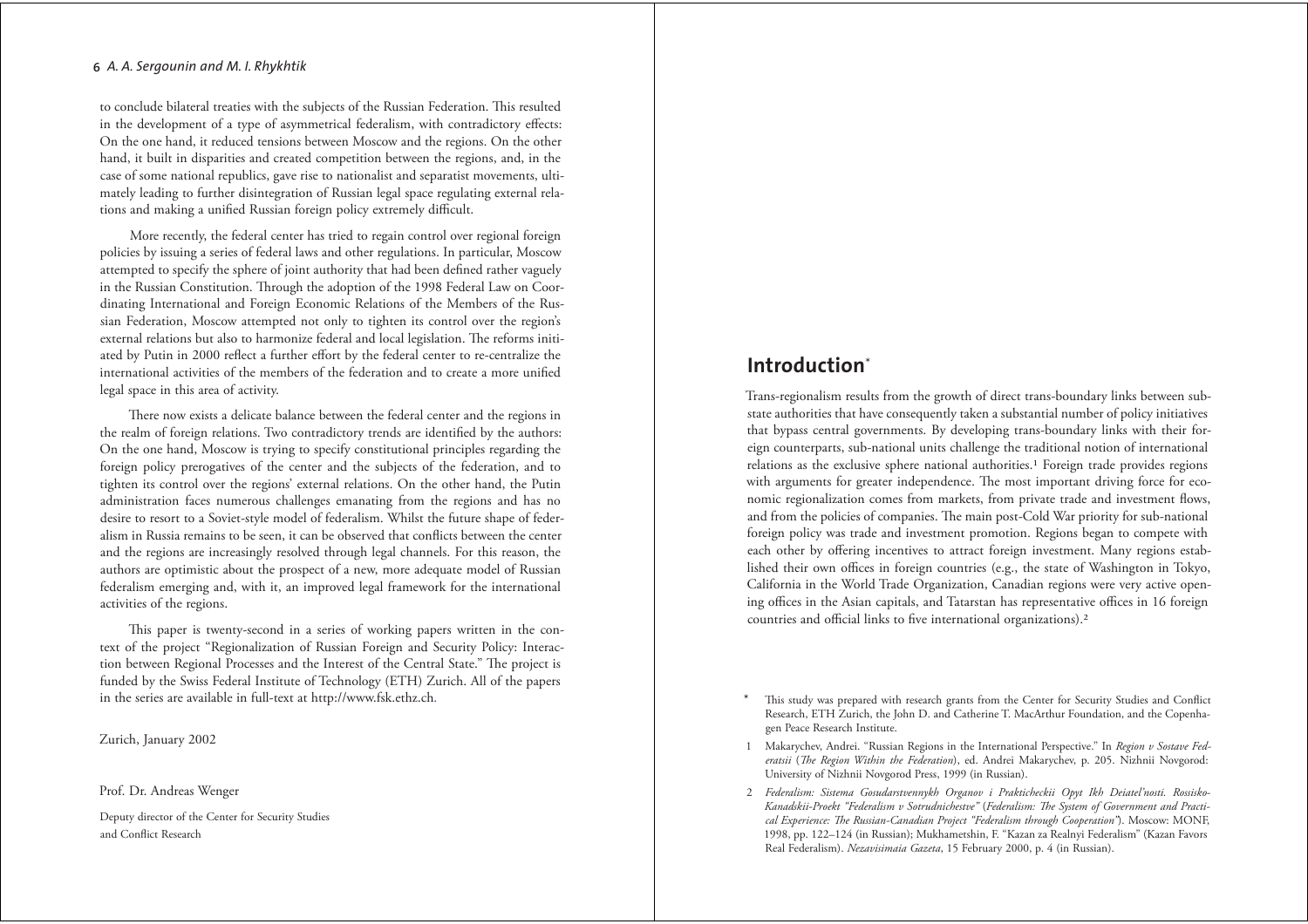It has become clear that in the age of "glocalization" (or, as Professor James Rosenau puts it, "fragmegration"), the center is not the sole repository of foreign policy, and especially trade and economic policies. But, at the same time, an unchecked local foreign policy would develop in absurd and anarchic directions. These developments have created a real legal puzzle for many federative states. For Russia, where the democratic version of federalism is at the embryonic phase, the setting up of a proper legal framework for the external relations of regions is of paramount importance.

These developments have attracted a great deal of attention from the world's political and research communities. Four groups of works can be distinguished: First, there are studies that depict in general terms the center-periphery relations and constitutional powers of Russia and its member states.<sup>3</sup> Second, some scholars have examined the international activities of Russian regions, including certain legal aspects of such activities.<sup>4</sup> Third, there are some analyses of regional legislation on foreign policy issues.<sup>5</sup> Despite this seemingly large volume of literature, however, there are only a few comprehensive analyses of the problem that thus form a fourth group.<sup>6</sup> However, even the

- 3 Blum, Douglas, ed. Russia's Future: Consolidation or Disintegration? Boulder, Co.: Westview, 1994; Gazier, A. Le Pouvoirs Locaux dans les Regions Russes du Centre-Terres Noires: Transition ou Opposition? Les Cahiers du CERI, no. 5. Paris: CERI, 1993; Nicholson, M. Towards a Russia of the Regions. Adelphi Paper, no. 330. London: The International Institute for Strategic Studies, 1999; Sarycheva, I. A. "Dezintegratsiia Pravovoi Sistemy - Ugroza Konstitutsionnoi Bezopasnosti Rossii" (Disintegration of the Legal System Is the Threat to Russian Constitutional Security). Federation (Moscow), no. 4 (1997), p. 129 (in Russian); Smirniagin, Leonid. Rossiiskii Federalism: Paradoksy, Protivorechiia, Predrassudki (Russian Federalism: Paradoxes, Contradictions and Prejudices). Moscow: MONF, 1998 (in Russian).
- Kuzmin, Eduard. "Russia: The Center, the Regions, and the Outside World." International Affairs (Moscow), vol. 45, no. 1 (1999), pp. 116-123; Makarychev, "Russian Regions in the International Perspective," pp. 204-241; Matvienko, Valentina. "The Center and the Regions in Foreign Policy." International Affairs (Moscow), vol. 42, no. 4 (1996), pp. 91, 92; Melvin, N. Regional Foreign Policies in the Russian Federation. London: Royal Institute of International Affairs, 1995; Rykhtik, Mikhail. "Regional'nyi Factor vo Vneshnei Politike Federativnogo Gosudarstva" (Regional Factor in Foreign Policy of the Federative State). In Region v Sostave Federatsii (The Region Within the Federation), ed. Andrei Makarychev, pp. 150-157. Nizhnii Novgorod: University of Nizhnii Novgorod Press, 1999 (in Russian); Sergounin, Alexander. "Russia's Regions and Foreign Policy." Internationale Politik, vol. 1, no. 3 (2000), pp. 23-31.
- Knyzkin, Sergei. "Analiz Proekta Zakona Respubliki Tatarstan 'O Mezhdunarodnykh Dogovorakh  $\sim$ Respubliki Tatarstan."" (The Study of the Law of the Republic of Tatarstan "On International Treaties of the Republic of Tatarstan"). *Panorama–Forum*, no. 22 (1999), pp. 6–13 (in Russian); Kurdiukov G. "Konstitutsiia Respubliki Tatarstan i Mezhdunarodnoe Pravo" (The Constitution of the Republic of Tatarstan and International Law). Panorama-Forum, no. 20 (1999), pp. 12-21 (in Russian); Kurdiukov G. "Analitichesky Obzor Zakona Respubliki Tatarstan 'O Mezhdunarodnykh Dogovorakh Respubliki Tatarstan."" (Analytical Assessment of the Law of the Republic of Tatarstan "On International Treaties of the Republic of Tatarstan"). Panorama-Forum, no. 22 (1999), pp. 14-20 (in Russian); Sergounin, Alexander. The External Relations of the Novgorod Region of the Russian Federation. SCHIFF Texte, no. 60. Kiel: SCHIFF, 2000.
- 6 See, for instance, Pustogarov, V. V. "Mezdunarodnye Sviazi Sub" ektov Rossiiskoi Federatsii i ikh Pravovoe Regulirovanie" (International Relations of the Members of the Russian Federation and Their Legal Regulation). Gosudarstvo i Pravo (State and Law), no. 7 (1994), pp. 131-138 (in Russian); Pustogarov, V. V. "O Kontseptsii Razvitiia Mezhdunarodnykh Sviazei Sub"ektov Rossiiskoi Feder-

literature in this last group lacks analysis of the implications of the reform (of 2000) of the center-periphery relations instigated by President Vladimir Putin's administration.

The aim of this study is both to examine the legal system that regulates the Russian regions' foreign and security policies and to identify its most compelling needs. In particular, the focus will be on issues such as Russian constitutional law, collisions between federal and local legislation, and Moscow's attempts to harmonize national and regional  $law$ 

atsii" (On the Concept of Development of International Relations of the Members of the Russian Federation). Gosudarstvo i Pravo (State and Law), no. 2 (1997), pp. 45-50 (in Russian); Sergounin, Alexander and Mikhail Rykhtik. "Pravovoe Regulirovanie Mezhdunarodnoi Deiatel'nosti Rossiiskikh Regionov" (Regulations on International Activities of Russian Regions). In Rossiiskie Regiony kak Mezhdunarodnye Aktory (Russian Regions as International Actors), ed. Andrei Makarychev. Nizhnii Novgorod: Nizhnii Novgorod Linguistic University, 2000, pp. 35-60 (in Russian); Stoliarov, Mikhail. "Mezdunarodnaia Deiatel'nost Sub"ektov Federatsii: Interesy, Prava, Vozmozhnosti" (International Activities of Members of the Federation: Interests, Powers and Opportunities). Panorama-Forum, no. 16 (Summer 1997), pp. 63-80 (in Russian).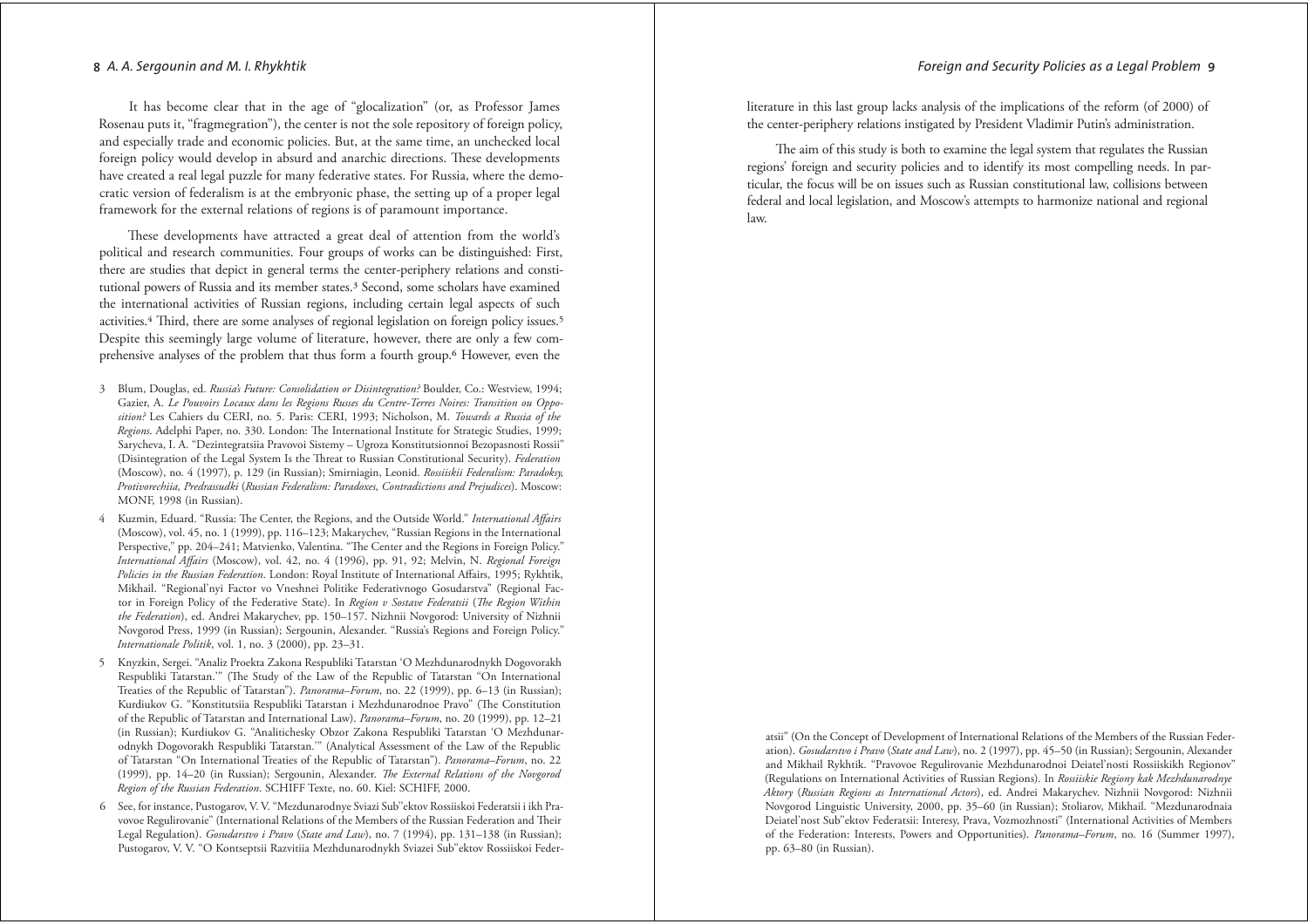# **Foreign experiences**

Before analyzing the Russian legal basis of regional foreign policies it is important to answer a number of preliminary questions:

- Is Russia is a unique country or do other states also have to cope with the challenge of international activism by sub-national units?
- If the latter case is true, how do other countries regulate the foreign policies of their regions?
- Is it possible to adapt their experience to Russian needs? If so, how?

By the mid-1990s it had become commonplace to describe the post-Cold War world as playing host to forces of both integration and disintegration, with globalized markets facing local nationalism and global civil society having to deal with ethnic fragmentation. Local economic units and regions may now be seen as more appropriate than national governments as the focus of power within a global economy. Foreign and domestic concerns intermix in surprising ways. According to Kenichi Ohmae, the logic of globalized interdependence is for the federal authorities to allow regions to conduct their own foreign economic relations: "For the Clinton administration, the irony is that Washington today finds itself in the same situation relative to those states that lie entirely or partially within its borders, as was London with the North American colonies centuries ago."7

The most controversial legal issues arise when foreign trade and economic policies are involved. In these cases national governments face real legal difficulties when resisting local initiatives. For example, the arguments used by some American states are neither legal nor constitutional, but are generally made on the grounds of efficiency. According to this argument, the national government (especially the executive

7 See Ohmae, Kenichi. "The Rise of the Region State." Foreign Affairs, vol. 72 (1993), pp. 78-87.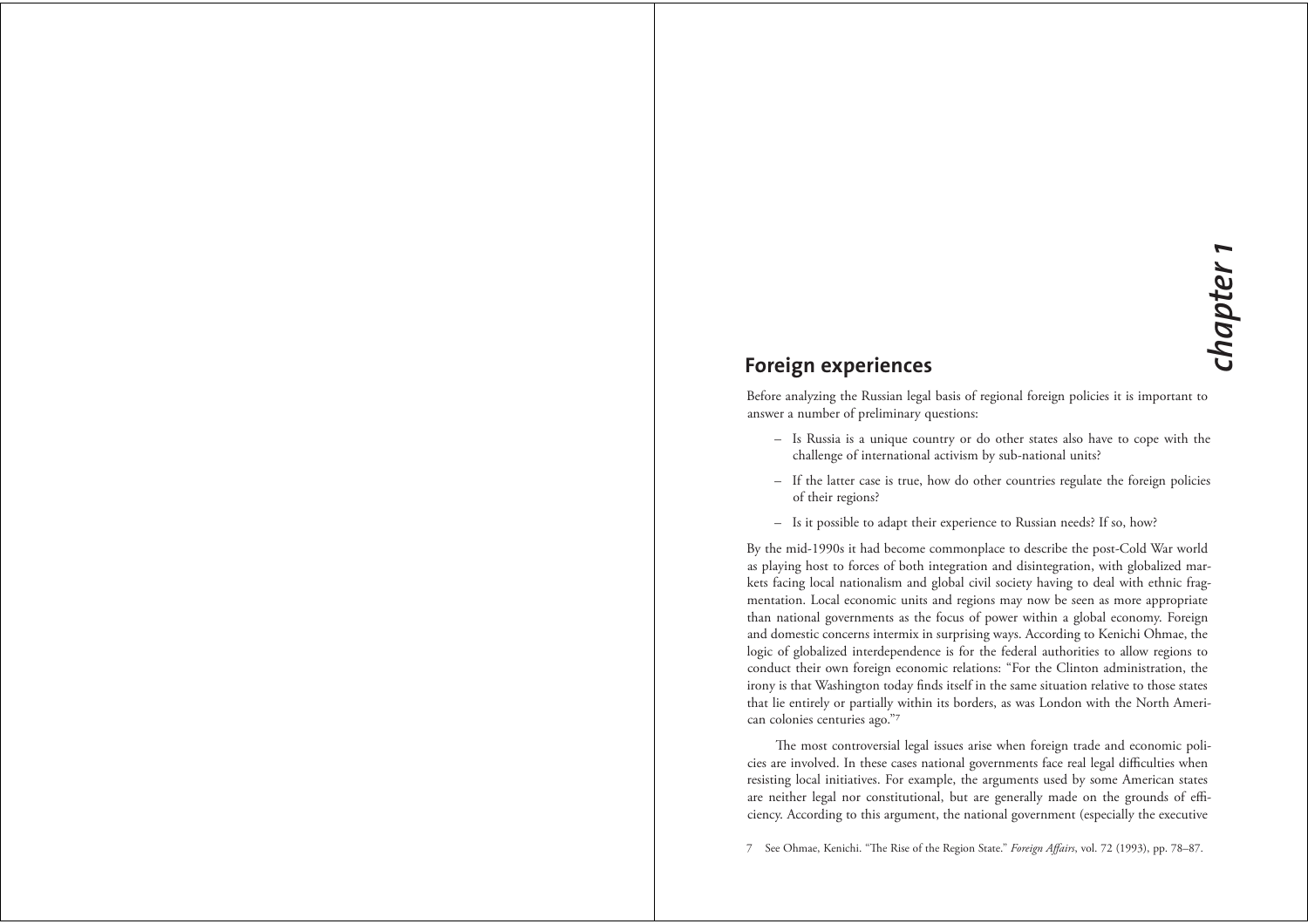branch thereof) is often inefficient and unable to deal effectively with the concerns of sub-national communities.

There is a growing recognition among the sub-national actors that the needs of the locality cannot be satisfied without greater involvement in the international system. By the same token, national governments may seek to divert some pressures by delegating their responsibilities. This may occur in specific functional areas (e.g., encouraging local export promotion, or protecting the environment).<sup>8</sup>

Local governmental activism in international relations has increased considerably since the early 1980s in many countries. In the US, for example, the reason for this activism was the increased popularity of liberalism as a local opposition to the Republican foreign policy of the Reagan-Bush era. In general, the end of the Cold War leads to an increase in enthusiasm for a decentralized foreign policy. In the mid-1990s US-Cuban relations had shifted from a national to a regional stage. Florida was very interested in developing these relations, and the Floridian state government played an important role in decision-making processes during the crisis in Haiti at that time. Thousands of illegal refugees posed a threat to Florida and the governor insisted on the military intervention in Haiti. It was the first foreign policy decision made in Washington under pressure from a US state government.

As J. Goldsborough concluded in 1993: "The best hope is for California to pursue aggressively its own foreign policy. The state must rediscover its old relationship with Mexico, which offers the best means for dealing with its economic problems, as well as its immigration problem. In addition, California must also look westward, over the horizon, to the region that has become the most dynamic economic area in the world - the Pacific Rim."9

Regional cooperation can take a number of forms. Examples include that between the Northern Washington-British Columbia region, and at the US-Mexican border (e.g., the US and Mexican Californias and the Paso del Norte, including the cities of El Paso in Texas and Juarez in Mexico. What we are seeing is the development of new forms of "geogovernance" that are consciously influenced by trans-regional networks of a vast array of actors and social agents, designed to promote and institutionalize evolving or "imagined" communities of interest.<sup>10</sup>

The Barents-Euro-Arctic region (BEAR) cooperation system is an example of decentralization of foreign policy in Europe. The region consists of the northernmost Nordic countries (Finmark, Troms, and Nordland in Norway; Norrbotten in Sweden; and Lapland in Finland) and northwestern Russia (Murmansk, Arkhangelsk, the Nenets Autonomous Okrug, and the Republic of Karelia). The BEAR cooperation regime has a two-level decision-making structure. Strategic decisions are made at the

- 9 Goldsborough, J. O. "California's Foreign Policy." Foreign Affairs, vol. 7 (1993), pp. 88-96.
- 10 Makarychev, "Russian Regions in the International Perspective," p. 208

national level in the Barents Council, consisting of the foreign ministers (or other ministers, e.g., ministers of environment or transportation) from the four founding states (Finland, Norway, Russia, and Sweden) as well as representatives from other interested nations. The leaders of regional governments meet in the Regional Council to discuss more concrete problems. National secretariats in each state coordinate activities of these two bodies. The BEAR cooperation represents new opportunities for the Nordic countries and northern Russian regions to develop a common regional identity, which would make this vast region more secure.<sup>11</sup>

Another embodiment of trans-regionalism in Europe is the EU's Northern Dimension project that involves intensive cooperation between the EU itself, candidate countries, and Russia's northwestern regions. The Northern Dimension challenges traditional meanings of national sovereignty and national boundaries by developing cross- and trans-border cooperation, and by creating an intricate nexus of sub-regional interdependency.<sup>12</sup> Kaliningrad is seen (in the context of the Northern Dimension) as a "pilot region" that – if successful – could serve as a model for other Russian border regions.<sup>13</sup>

The legal and constitutional status of the foreign policies of regions is complex. There are two main approaches to legal regulation of the international activities of subnational units. Some states - either unitary or federative - do not provide their constituents with sovereignty in international affairs: constituents have no right to secede or conduct foreign policy of their own. Other states provide sub-national units with some limited sovereignty.

The US represents the first category. Legally there is the Constitution's supremacy in this country. The American system of government imperatively requires that federal power in the field affecting foreign relations, be left free from local interference. Although federalism (a fundamental principle of the American polity) is interpreted by the leading US specialists as a "principle that recognizes and affirms the existence – or rather coexistence - of two separate and independent sovereigns, the national government and the state governments,"<sup>14</sup> there is no evidence that the state governments

- 13 Sergounin, Alexander. "Russia and the European Union: The Case of Kaliningrad." PONARS (Program on New Approaches to Russian Security) Policy Discussion, 8 December 2000, pp. 143-147. Washington, D.C.: Council on Foreign Relations, 2000.
- 14 Lowi, Theodore J. and Benjamin Ginsberg, eds. American Government: Freedom and Power. New York and London: W. W. Norton & Company, 1990, p. 66.

<sup>8</sup> Makarychev, "Russian Regions in the International Perspective," p. 206.

<sup>11</sup> Goerter-Groenvik, W. T. "History, Identity and the Barents-Euro-Arctic Region: The Case of Arkhangelsk." In *The Barents Region Revisited*, ed. Geir Flikke, pp. 95-109. Oslo: NUPI, 1998; Ojala, O. "Environmental Actions in the Barents Region." In Europe's Northern Dimension: The BEAR Meets the South, ed. Lassi Heininen and Richard Langlais, pp. 153-158. Rovaniemi: University of Lapland Press, 1997.

<sup>12</sup> Joenniemi, Pertti and Alexander Sergounin. "Russia, Regionalism and the EU's Northern Dimension." In European Security and Post-Soviet Space: Integration or Isolation? ed. Graeme Herd, pp. 30-45. Aberdeen: Conflict Studies Research Centre, 2000.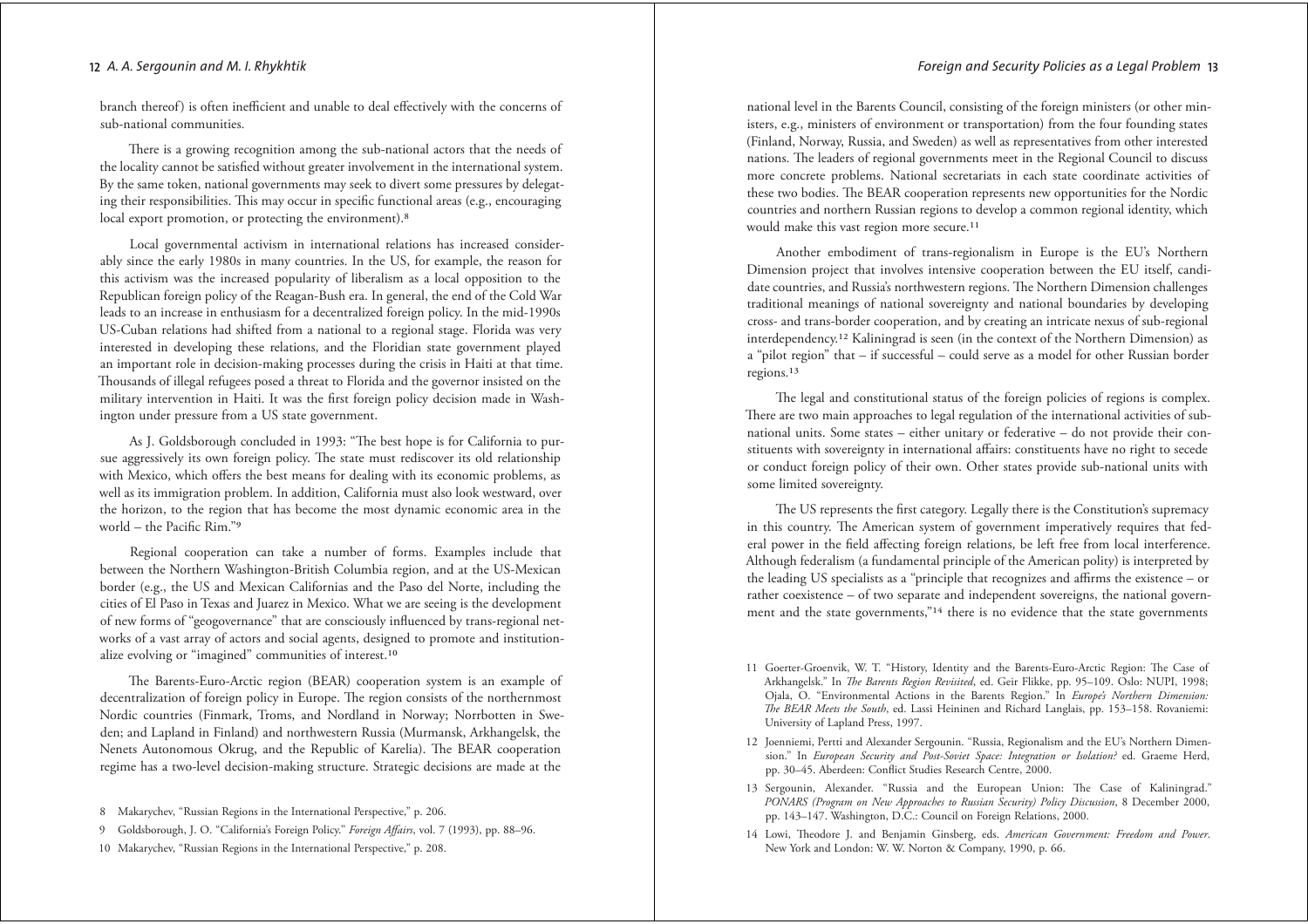possess sovereignty in international affairs. Moreover, according to the US Constitution (which uses very strong and prohibitive language): "No State shall enter into any treaty, alliance, or confederation; grant letters of marque and reprisal;" "No State shall, without the consent of the Congress, lay any imposts or duties on imports and exports, except what may be absolutely necessary for executing its inspection laws;" and "No State shall, without the consent of Congress, lay any duty of tonnage, keep troops, or ships of war in time of peace, enter into any agreement or compact with another State, or with a foreign power, or engage in war, unless actually invaded, or in such imminent danger as will not admit of delay."<sup>15</sup> Remarkably, these regulations are in Article I that describe the powers of Congress rather than in Article IV that is devoted to federative relations and where there is not a single word on foreign policy powers.

There are several cases when the US Supreme Court has determined the breaking points of federalism. For example, in 1968 the Supreme Court ruled that all state legislation that hinders US foreign policy must be annulled (Sherning vs Miller).<sup>16</sup> In the 1980s, the Supreme Court quashed efforts by a number of states to prevent their National Guard contingents from training in Honduras. These states were seeking to avoid any possibility of their forces fighting alongside the Nicaraguan Contras.

Germany belongs to the second category. The German Constitution of 1949 acknowledged the right of the *Länder* to conduct international activities, and delineated federal and regional powers in this area. In 1988 Austria adopted a constitutional amendment that allowed the provinces to conclude agreements with foreign powers. Switzerland also granted the same power to its cantons.<sup>17</sup>

Despite the differences in their approaches, the developed democracies have much in common, in terms of regulation of international activities of sub-national units. All of them are characterized by legal unification and uniformity. Most federative states aim at uniformity of legal regulations and it is difficult to imagine that subnational units can have different foreign policy powers in which the single legal space could be broken (as was the case with post-communist Russia in the 1990s). There are four levels of this policy: (1) broadening of the center's jurisdiction (however, it does not contradict the decentralization of authority); (2) restriction of the constituents' authority (with the exception of socioeconomic issues);  $(3)$  enactment by constituents of mostly unified laws and statutes; and  $(4)$  a detailed description of the constituents'

- 15 "The Constitution of the United States of America." In American Government: Freedom and Power. eds. Theodore J. Lowi and Benjamin Ginsberg, A18. New York/London: W. W. Norton & Company, 1990.
- 16 Makarychev, Andrei and Marina Makarycheva. "Mezhdnuradonaia Deiatel'nost Rossiiskikh Regionov: Prichiny, Vozmozhnosti, Prepiatsvija" (International Activities of Russian Regions: Incentives, Opportunities, Barriers). In Sravnitel'nyi Regionalism: Rossiia, SNG, Zapad (Comparative Regionalism: Russia, CIS and the West), ed. Andrei Makarychev, p. 160. Nizhnii Novgorod: University of Nizhnii Novgorod Press, 1997.
- 17 Pustogarov, V. V. "O Kontseptsii Razvitiia Mezhdunarodnykh Sviazei Sub"ektov Rossiiskoi Federatsii", p. 45.

powers in the national laws. For example, the sphere of exclusive authority of the provinces is characterized by the Canadian Constitution in 16 clauses in Article 92 and four clauses in Article 92a. Sixty-six clauses of the Indian Constitution define the states' prerogatives, and a special Annex 7 is devoted to this.<sup>18</sup>

Furthermore, both national and regional governments prefer coordination rather than confrontation on foreign policy issues. Such coordination can be conducted either formally (via constitutions and national legislation) or informally (through the dialog between economic and political elites). Coordination of the external relations of the members of the federation in the US, Germany, and Austria is a constitutional requirement, while in other countries different methods are used. For instance, some countries managed to conclude framework agreements with foreign powers that established a set of rules for the international activities of sub-national units. Given the intensive contacts between Quebec and France, Canada concluded a treaty with Paris that legally frames all potential agreements between Quebec and France (basically in the field of cultural cooperation).<sup>19</sup> The coordination procedure used is rather simple and, to avoid bureaucracy, a single national agency (normally the Foreign Ministry) is charged with this responsibility.

There is an informal "division of labor" between the center and regions with regard to foreign policy powers. While diplomacy, defense, arms trade, currency and customs regulations, security, visa issues, and border controls are unchallenged prerogatives of the national government, areas such as the economy, trade, environment, cultural cooperation, and twin-city programs are the spheres of joint jurisdiction or even areas of a region's exclusive authority. There are also both formal and informal understandings that sub-national units should cooperate with foreign partners of the same status rather than with state entities.

In summary, despite some collisions between central and regional authorities, developed democracies share the feeling that international activities of sub-national units should be beneficial both for regions and the state as a whole, and should reinforce the political system rather than breach the legal system and bring unilateral advantages to regions at the expense of the center.

18 Ibid.  $19$  *Ibid.*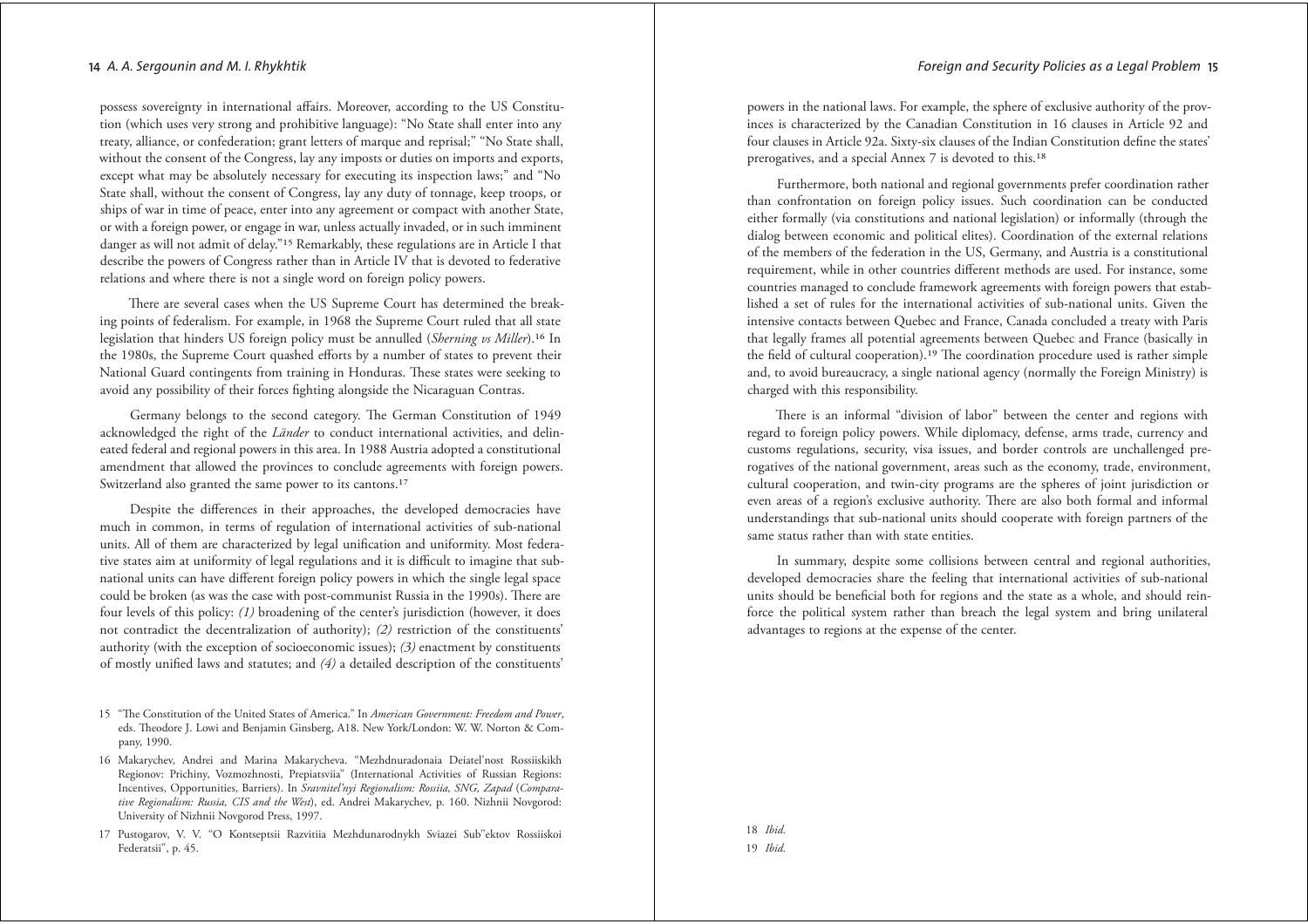# The role of the written law in Russia

Before exploring the Russian legislation on external relations of the members of the federation, it is important briefly to consider what role the written law plays in present-day Russia. This is necessary because one might imagine that in a poor and disorderly country (such as Russia) the law is only a camouflage for the ruling oligarchy (at both national and regional levels) and that few of its citizens have respect for the law. According to this pessimistic view, the study of law in such countries is useless for at least two reasons: (1) the legislation in the period of transition is unstable and often inconsistent, and (2) it does not play any meaningful role in regulating society. In these countries the law is an instrument of particular elites in the inter-group competition, rather than a means of stabilizing and developing society.

However, a contrary and more optimistic approach is also possible. The shortcomings of the current Russian legislation and the system of its implementation are obvious, but it is naturally in the early phase of democracy. Despite these problems, the law in Russia is gradually improving and acquiring the role it should play in a democratic society. To our mind, this second school of thought is more reasonable.

The study of written texts that codify almost all constitutions is associated with the early "formal-legal" approach to politics, with its well-known pitfalls. It is commonplace that the way a political system functions is only partially and conditionally described by its constitution. While a founding text is the core of a political system, it accumulates layers of interpretation, precedent, and norms over time, that help to define and elaborate the way it works in political practice. Experience shows that this "constitutional order" may take several decades to stabilize, and indeed may continue to change in the absence of formal constitutional amendments.<sup>20</sup>

20 In the US, for example, the judicial review was only established by Marbury vs. Madison in 1803 The question of the right to secede was settled only by the American Civil War. The conflict between states' and civil rights was only properly addressed in the 1960s.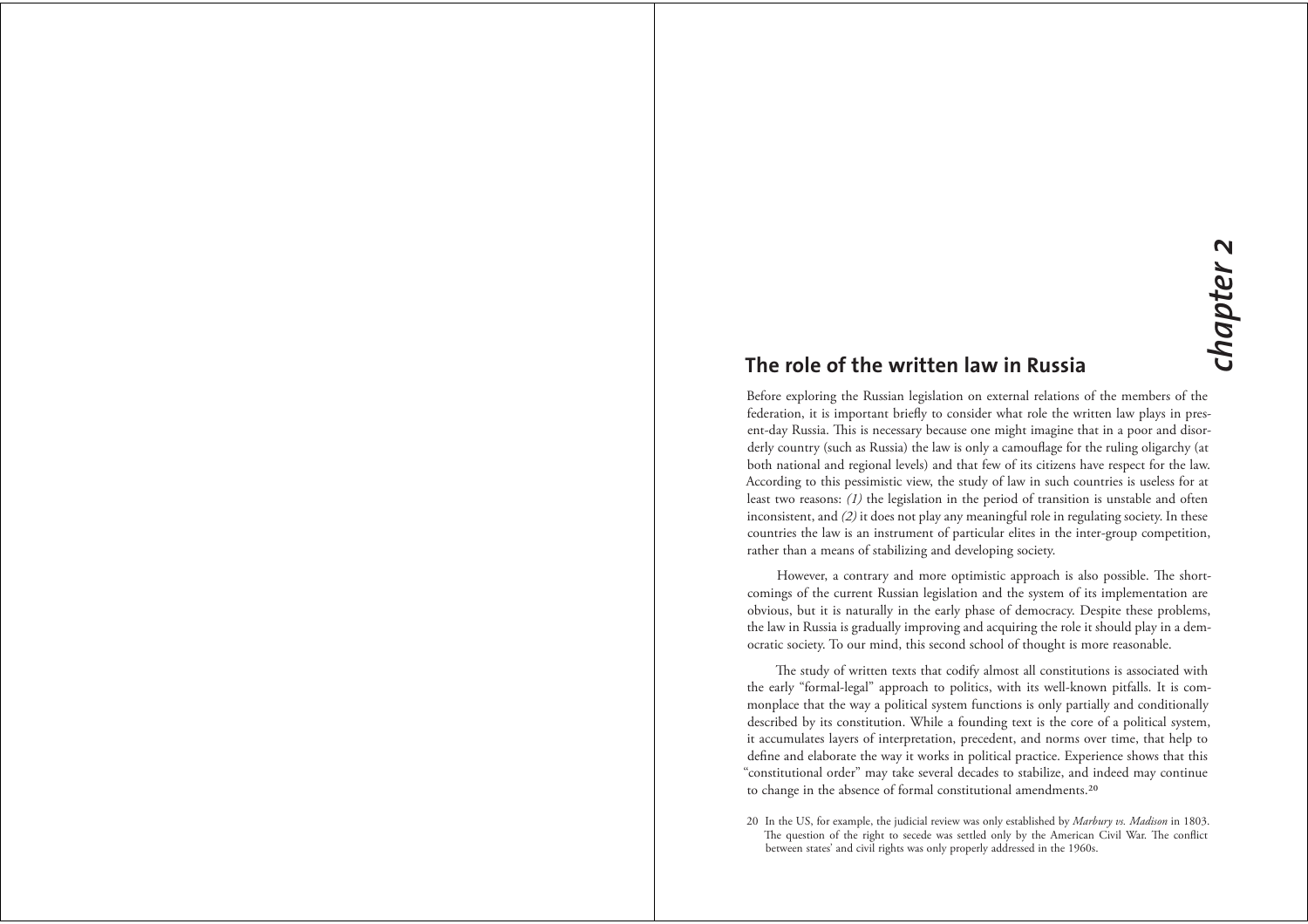#### Foreian and Security Policies as a Leagl Problem 19

#### 18 A. A. Sergounin and M. I. Rhykhtik

Russia is a "child" from this viewpoint. In practice, the fundamental aspects of political life are only partially regulated by the broad definition of "constitutional order." These "subconstitutional" issues include the electoral laws, control of the media, and foreign and security policies. They are essential to the functioning of the political system but in most cases are regulated by ordinary laws rather than constitutional principles. Russia is no exception: bilateral treaties on the limitation of powers have been concluded between the center and national republics (including some economically important regions), and these "subjects of federations" have published their own laws regulating some important elements of politics (including foreign and security policies).<sup>21</sup>

In Soviet times the written law played an important role and was taken seriously by all members of society. However, at that time the law was an instrument to protect the state or regime's (i.e., the Communist party) interests rather than being a regulator of civil society. Many areas of the law were lacking or underdeveloped (e.g., commercial law, financial law, human rights, and private property protection). The members of the Russian Socialist Federative Soviet Republic (RSFSR) were not allowed to conduct international relations. Even the Soviet republics (although they had ministries of foreign relations and Belarus and Ukraine were UN members) had only nominal sovereignty in foreign affairs.

The role of the law was radically changed in the aftermath of the USSR's collapse. On the one hand the law lost its former ideological functions, but on the other hand it did not become a foundation and an instrument of the democratic society. In the so-called anarchical period (1991-1993), for example, the constitutional law became a hostage to the struggle between the president and the parliament. The latter amended the old constitution of the RSFSR many times to undermine the presidential powers. The president also was unable to act in the legal framework and finally opted for the use of force against the Supreme Soviet (during September and October 1993).

These negative processes affected the general role of the law in Russian society. The feeling for law and order and the sense of justice were undermined in the society. Since ordinary Russian people saw that the government and elites had no respect for the law, law nihilism became widespread in the country. This was a heavy blow to democratic reforms in Russia because these reforms cannot be implemented without a proper legal system.

The lack of a clear concept of the law and the law nihilism also affected the centerperiphery relations. On the one hand, some regions adopted legislation of their own in an attempt to protect law and order on their territory. On the other hand, given the relative weakness of the center, some Russian states tried to acquire more powers.

Some regions were very enthusiastic about the idea of sovereignty. For example, in August 1990 Tatarstan proclaimed its sovereignty whilst not mentioning its membership of the Russia Federation. This was a clear political decision. Nail Mukharymov concluded in 1994 that the local elite at that time did not understand the meaning of "sovereignty."<sup>22</sup> Tatarstan held a republican referendum on sovereignty in 1992, and did not participate in the referendums organized by the federal center in 1993. Tatarstan refused to sign the Federative Treaty of 1992 and did not elect deputies for the parliament. Chechnya also did not sign the Federative Treaty, and proclaimed itself independent. The Republic of Bashkortostan also claimed sovereignty, including in international affairs. That was a "romantic" understanding of "sovereignty," when "new" elites made ambivalent decisions and passed controversial laws rejecting the federal constitution-making initiatives. For example, President Mintimer Shaimiev of Tatarstan even stated that the Russian Constitution of 1993 was prepared with ignorance of regions' interests. According to Shaimiev, this constitution was imposed on the regions and did not take into consideration the existing constitutions of some republics and the statutes of some oblasts and provinces.<sup>23</sup>

At that time, many national republics interpreted the notion of sovereignty as synonymous to being independent and subject to international law. A sovereign state is free to choose its domestic and international strategies, including the basic question of whether to join a federation or remain completely independent. Tatarstan, for example, defined itself as "a sovereign state, the subject of international law that is associated with the Russian Federation - Russia on the basis of the treaty on the mutual delegating powers and delimitation of authorities."24 According to Tatarstan's radicals, Russia did not grant sovereignty to Kazan. But this was indicative of USSR disintegration and, from a legal point of view, Tatarstan became a member of the federation only in 1994 when the bilateral treaty with Moscow was signed.<sup>25</sup>

Does this mean that from 1991 to 1994 Tatarstan was an independent state? Given the various interpretations of regional "sovereignty," this meant a region with its own constitution, presidential system (e.g., as in The Bashkortostan, Chechnya, Ingushetiya, and Tatarstan) and/or cabinet (e.g., Ekaterinburg, Moscow, and Saratov), regional citizenship (e.g., Bashkortostan, Komi, Tatarstan, and Sakha [Yakutia]), regional "state language," and its own relations with foreign states (e.g., Karelia signed an international agreement with Finland, Kaliningrad with Lithuania, Sakha (Yakutia) with South Korea, and Tatarstan with Turkey).

- 22 For more details, see Mukharymov, Nail. "Dogovor Tatarstana s Rossiei: suzhdeniia, otsenki, kommentarii" (Tatarstan-Russia Treaty: Opinions, Assessments and Comments). In Ocherki Rossiiskoi Politiki, pp. 112-116. Moscow: Institute for Humanitarian-Political Studies, 1994.
- 23 Rossiiskaia Gazeta, 14 February 1998.
- 24 Konstitutsiia Respubliki Tatarstan (Constitution of the Republic of Tatarstan). Kazan, 1997, pp. 3-55 (in Russian).
- 25 Stoliarov, Mikhail. "Mezdunarodnaia Deiatel'nost Sub"ektov Federatsii: Interesy, Prava, Vozmozhnosti" (International Activities of Members of the Federation: Interests, Powers and Opportunities). Panorama-Forum, no. 16 (Summer 1997), p. 71 (in Russian).

<sup>21</sup> For more details see Perovic, Jeronim. Internationalization of Russian Regions and Consequences for Russian Foreign and Security Policy. Working Paper, no. 1. Zurich: Center for Security Studies and Conflict Research, 2000, pp. 28-30.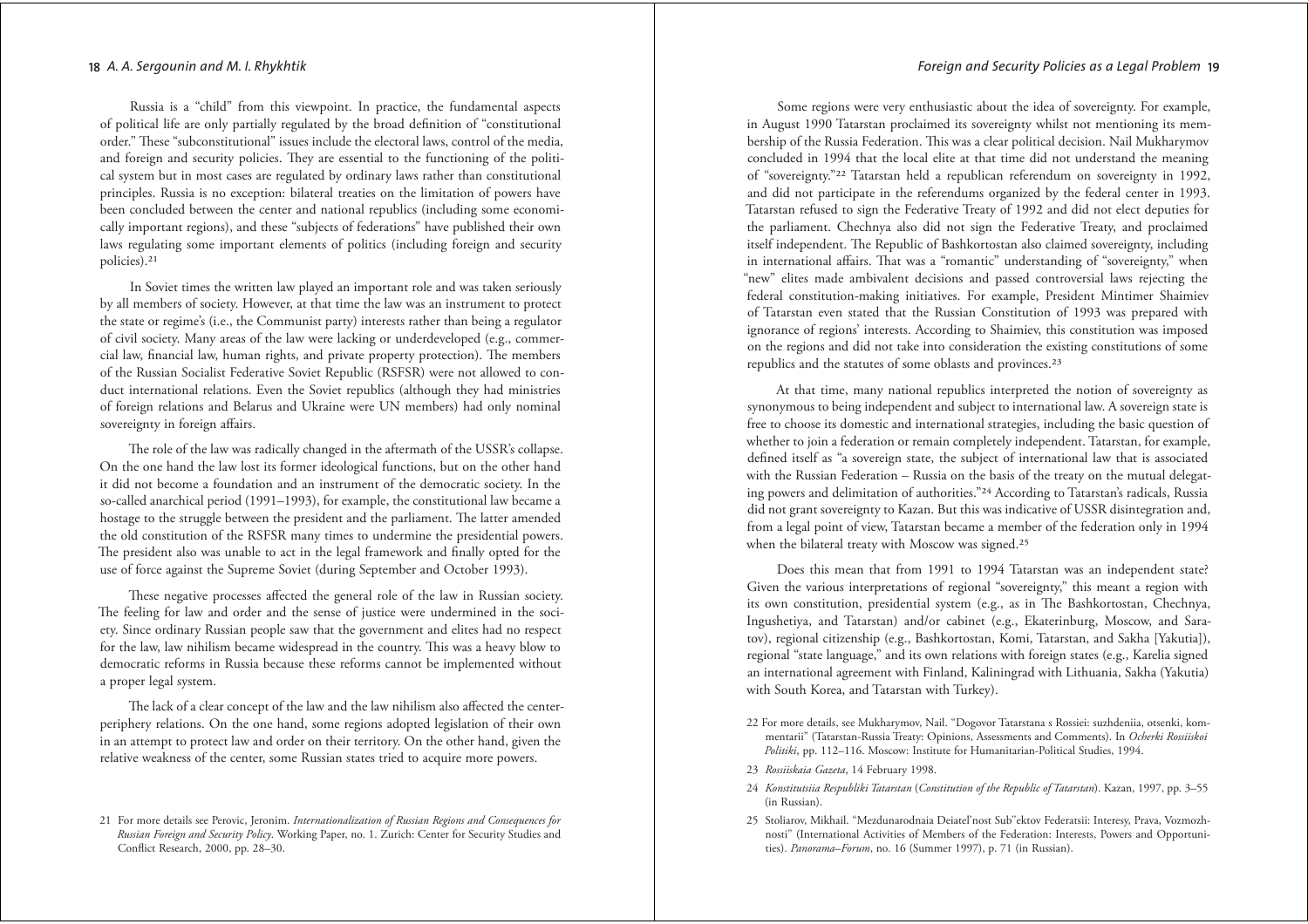The radical version of the "sovereignty school" did not take into account international law and foreign experiences. According to the international law doctrine, the status of international law implies not only  $(1)$  legal capacity (the ability of the entity to have rights and responsibilities) but also  $(2)$  capability (the ability of the entity to implement these rights and to carry out its duties) and  $(3)$  capacity (the ability of the entity to be responsible for its actions and conduct). The proponents of republican sovereignty aimed only at the first component of the above doctrine and forgot that the rights of a sovereign international actor are inseparable from its responsibilities. In fact, this school understood sovereignty and federalism as a one-way street: these concepts were good where they promised unilateral advantages to republics and ignored that sovereignty and independence also had disadvantages.

It took several years to understand that many sub-national units simply do not have the resources to become full-fledged international actors. For example, was unable to repay its debts on a Eurobond loan. A number of regions closed down their representative offices abroad for financial reasons (e.g., Nizhnii Novgorod in the North Rhine-Westphalia state of Germany, and Kaliningrad in Brussels).

The Putin administrative reform of 2000 aimed inter alia at increasing the role of the law in Russia's social life and harmonizing federal and regional legislation. The reform is based on the principle of equality of the members of Russia, although it does not question the uniqueness of each region. Similar to the international federalist experience, the Putin administration admits that regions cannot have complete sovereignty (especially in the foreign policy domain), and that regional autonomy should not degenerate into separatism and secessionism. However, it should be noted that the role of the written law in Russian society is still far from international standards. The legal culture of Russian society has a long way to go before it can reach the level at which the law will be respected by citizens and institutions, and successfully fulfill its functions.

# **Constitutional principles**

It is well known that a federation can be created on the basis of either a constitutional or a contractual principle. In the former case, a constitution defines prerogatives of the federal center and members of a federation (as in the US and Germany). In the latter case, bilateral or multilateral treaties between the center and regions are signed (as in the former Soviet Union). The problem today is that these two principles were mixed in the process of building post-communist Russian federalism.

Initially, President Boris Yeltsin favored the contractual principle: the Federal Treaty was concluded between Moscow and the members of the federation in 1992 (Chechnya and Tatarstan did not sign it). By contrast, the December 1993 Constitution of the Russian Federation applied the constitutional principle. However, in 1994, under pressure from the local elites, Moscow resumed signing agreements with regions by concluding a set of bilateral treaties with seven republics, the first being Tatarstan. Fifty treaties were signed by 2000.

We start from the description of the constitutional principles that define relations between the federal and regional governments in the foreign policy domain. In order to study the legal problems between the center and regions in Russia, we have to briefly outline our understanding of constitution-building in Russia in the 1990s.

According to classical constitutional law theory, the general role of a constitution is to impose limits on sovereign power. This is achieved by three kinds of provisions. First, a constitution defines the structure of government, and thus the way that collective decisions are reached. Second, a constitution defines the rights enjoyed by citizens that political decisions may not transgress, thereby determining the relationship between the public and private spheres of choice. Rights must provide citizens with a necessary sphere of autonomy and freedom to ensure a robust democratic civil society and market economy, while permitting government intervention in those areas and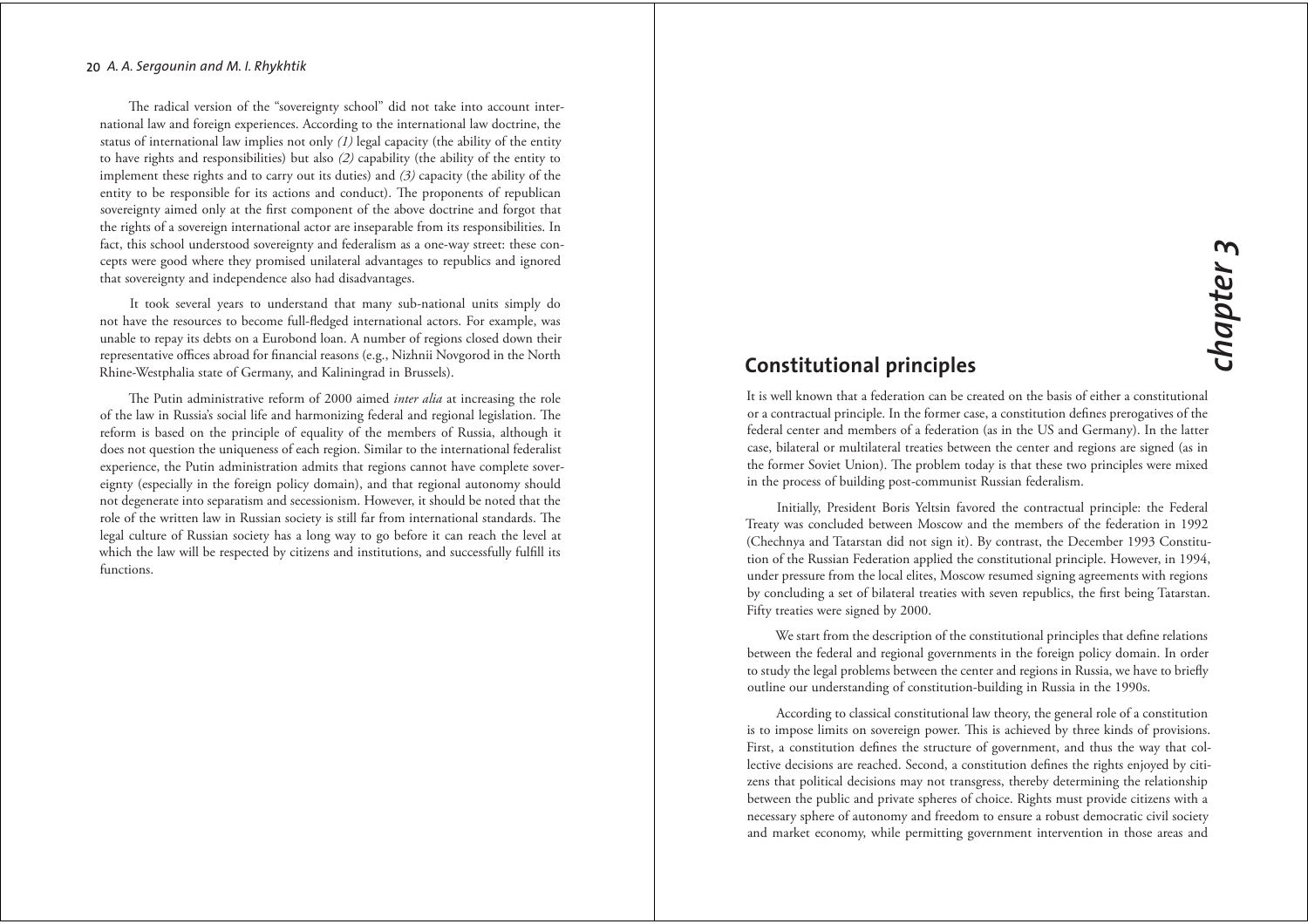under those conditions where this may be necessary for the stability (or even survival) of the democratic regime. Third, a constitution defines the procedure for amending itself, and thus the possibility of altering the structure of government and the rights of citizens.

The constitution-making process in Russia can be described as a "mixed motives" game combining cooperative and conflicting elements. This is especially true for the anarchical period between 1991-1993 when the country had to live with the old Soviet-produced Constitution of the RSFSR that had been amended many times. On the one hand, the actors participating in constitutional negotiation have all been looking to establish new political-legal "rules of the game" that would collectively bind them in future political activity. On the other hand, each actor would try to "build in" to the new constitution provisions that would tend to favor his or her narrower and more partisan preferences (e.g., Tatarstan, Sakha [Yakutia], Chechnya, and Dagestan). Every instance of constitution creation had been shaped by such paradoxes and contradictions. This is also true for the most well-known historical cases (including the US Constitution of 1787).

There are a number of reasons why constitution-making was difficult in all postcommunist states and in Russia especially, which partly explains the constitutional and contractual principles of federation-building. The making of a new constitution in these systems takes place within the framework of the old. The institutional structure of the state socialist regime, which remains almost wholly intact, even after the capture of its position by democratic forces, must be dismantled as it is replaced. In contrast to the American experience, for example, post-communist regimes are necessarily confronted with a comprehensive legal and political structure, even as they try to create their own.

Furthermore, the necessary process of institutional destruction and creation is made more difficult by the absence in the communist predecessor of a meaningful distinction between state and regime (or party). This is why the local nationalist elite (mostly former communists and Soviet leaders) had played a very destructive role in political reconstruction of Russia. It was obvious that the political reconstruction had to be more fundamental, and hence the destruction and creation more complete. As a consequence, in 1990 and 1991 the regions exploited the weakness in the center in order to test the limits and possibilities for the extension on their own spheres of influence and reconstruct the existing political order. The regional elite was ready to fill the vacuum created by the destruction of the state structure. They extended their control, even over foreign policy issues. This is apparent in the constitutions of, for example, republics of Bashkortostan, Karelia, Tuva and Tatarstan.

The problems arising from this constitutional legacy were made more acute by the commitment of the new democratic elite to carry out the transformation of the system only by the methods sanctioned by existing constitutional principles. Politicians used existing constitutional norms and procedures to establish a new legal basis for the "new" country. This can be explained in part by the prudent concern (the well-

known theoretical thesis for "transition" literature) about destabilizing the process by antagonizing outgoing elites. At the beginning of the 1990s, new democratic actors in Russia have almost without exception tried hard to establish a new constitutional order for the federation, by means that do not violate the old system. A consequence of this commitment to the "fiction" of legal continuity has been the prolongation of political transformation characterized by destabilizing the country. The process of creating a new federation in Russia is made more complicated, not only by institutions but also by political actors from the old regime.

The economic dimensions along with the social context of post-Soviet transition also made constitutional creation a difficult undertaking. During 1991-1993, the executive branch had in many instances sought emergency powers or other devices to secure the rapid implementation of market reforms that bypassed the normal political processes that might have delayed or stifled them. Some regional governments moved forward and introduced their own "economic market reforms," creating new barriers between regions.

The phenomenon of constitution creation and the building of a new federation, both in general terms and in the specific context of post-Soviet Russia's transition, is clearly a complex one, rich in paradox and irony.

The Russian Constitution of 1993 established six types of federation members: 21 national republics, six provinces (krais), 49 regions (oblasts), one autonomous region (an avtonomnaya oblast), ten autonomous districts (okrugs), and two cities of federal subordination (Moscow and St Petersburg).

The Russian Constitution is rather vague in defining the foreign policy prerogatives of the center and regions. According to Article 71, the sphere of exclusive authority of the federal center includes diplomacy, treaty-making, declaring war and peace, foreign economic activities, defense and security, arms production and export/import, definition and protection of state borders, territorial sea and air spaces, economic zones, and the continental shelf.<sup>26</sup>

The area of joint authority includes coordination of international and foreign economic relations of members of the federation, as well as implementation of international treaties (Article 72).<sup>27</sup> Clause 2 of the same article stipulates that this is equally true for all types of members of the federation.<sup>28</sup> In other words, all members of Russia have the same powers and status in the field of international affairs.

28 Ibid.

<sup>26</sup> Konstitutsiia Rossiiskoi Federatsii (The Constitution of the Russian Federation). Moscow: Iuridicheskaia Literatura, 1993, pp. 27, 28 (in Russian). The Constitution can also be found at http:// www.tatar.ru/.

<sup>27</sup> Ibid., pp. 29-30.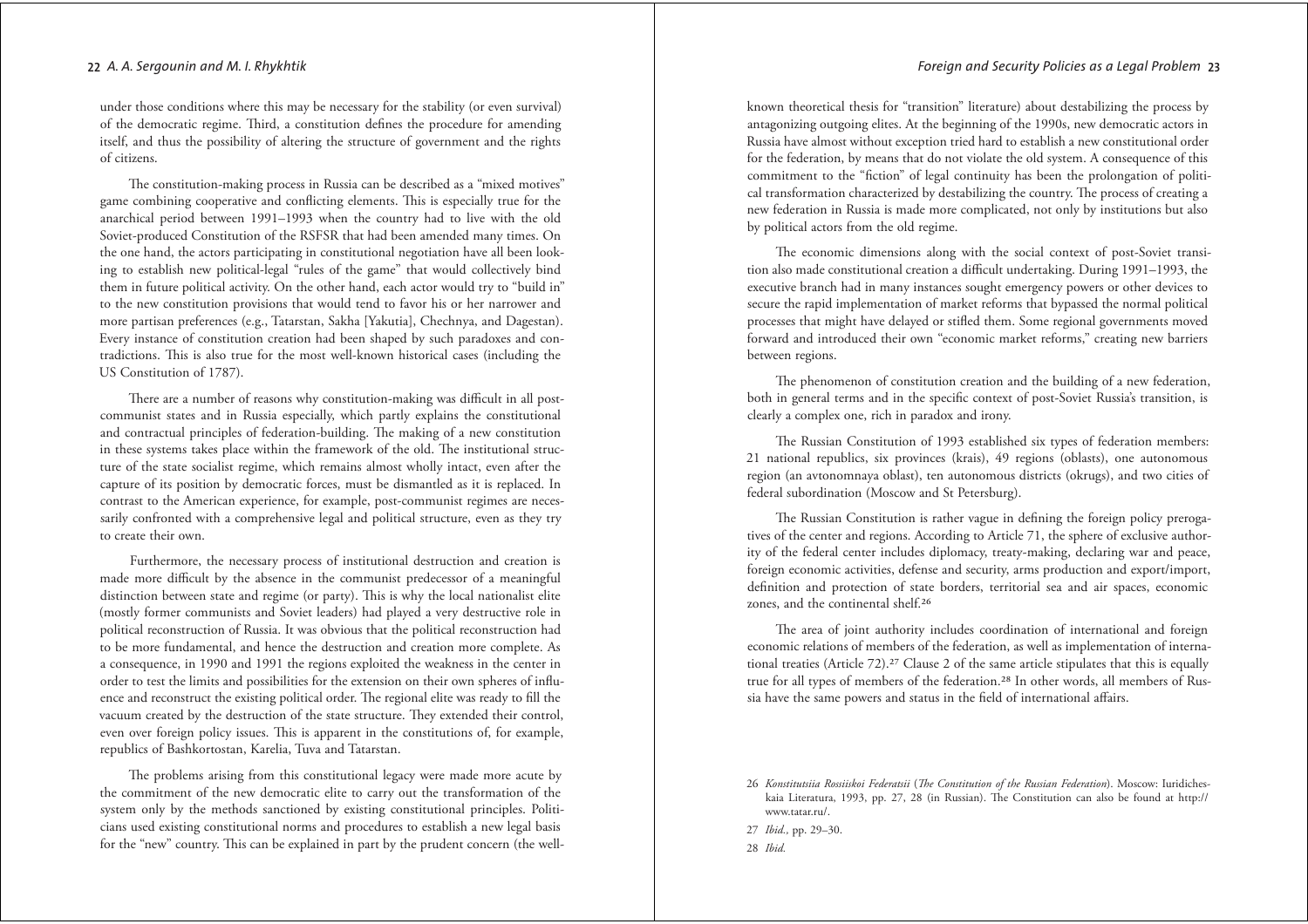Article 76, Clause 4, envisages that members of the Russian federation can pass legislation of their own beyond the federal prerogatives.<sup>29</sup> Some constitutional law experts and regional leaders have interpreted this constitutional provision as members of the federation being able to regulate their external activities which are not otherwise defined by the federal legislation.<sup>30</sup>

It should be noted that the Russian Constitution of 1993 uses a rather vague language as regards international politics. For example, it remains unclear exactly what the terms "international relations" and "foreign economic relations" mean. Are they independent of each other? Do the international relations include all areas that do not constitute "foreign economic relations," for example cultural, environmental, and twincity cooperation? Or is "international relations" a broader term that covers not only trade and economic cooperation but also other areas of external relations?

Equally it is unclear what the term "coordination" means. Should the regions inform Moscow about their plans in advance or *postfactum*? Do they have the right to conclude international treaties or not? Can they establish diplomatic, consular, and trade missions abroad?

There is also a clear collision between Article 72, Clause 2, that proclaims the equality of all the members of the federation and Article 5 that names national republics as "states" (in contrast with other constituents).<sup>31</sup> Unfortunately, the Russian Constitution does not provide for any solutions to these obvious legal problems.

As mentioned above, Russia is not the only federation that faces these legal challenges. However, in well-established democracies, the drawbacks in the constitutional law are compensated by the national legislation that interprets and sometimes develops the fundamental law. Let us review how Russian federal and local legislation have collided and how such collisions have been resolved.

#### 29 Ibid., pp. 31.

# The Federative Treaty of 1992 and bilateral treaties between the center and regions

The Federative Treaty of 31 March 1992, was an embodiment of the contractual principle of federation-building. Since the Treaty was concluded at the peak of the "parade of sovereignties," it had much in common with the most radical republican constitutions. For example, it proclaimed republics to be sovereign states associated with the Russian Federation. The Treaty also described the members of the federation as independent actors in foreign economic activities. After the adoption of the Russian Constitution of 1993, the Federative Treaty became the main legal argument for the proponents of regional sovereignty. In particular, it served as a basis for concluding a series of bilateral treaties between Moscow and the members of the federation on the division of power.

In 1994, Moscow started the process of negotiating and signing bilateral treaties with regions. The treaties were fairly general documents describing the nature of the division and sharing of powers. Each treaty differed slightly from the others, although they contained some common elements. They were accompanied by a series of agreements that could be signed at any time after the conclusion of the treaties. The agreements were far more detailed than the treaties and were, therefore, rather different for each region depending on its particular policy concerns and resource endowments.

The first treaty was concluded with Tatarstan in 1994, and it served as a model for other similar treaties. The treaty with Tatarstan and the accompanying agreements codified what was already in place in areas such as need-based social assistance, foreign trade, and external ties. In particular, Article 2 envisaged that Kazan was empowered

<sup>30</sup> Kurdiukov, G. "Konstitutsiia Respubliki Tatarstan i Mezhdunarodnoe Pravo" (The Constitution of the Republic of Tatarstan and International Law). *Panorama-Forum*, no. 20 (1999), p. 21; Ignatenko, G. V. "Mezhdunarodno-Pravovoi Status Sub"ektov Rossiiskoi Federatsii" (International Law Status of the Members of the Russian Federation). Rossiiskii Iuridicheskii Zhurnal (*The Russian Law Journal*), no. 1 (1995), pp. 9, 11 (in Russian).

<sup>31</sup> Konstitutsiia Rossiiskoi Federatsii (The Constitution of the Russian Federation). Moscow: Iuridicheskaia Literatura, 1993, p. 25 (in Russian).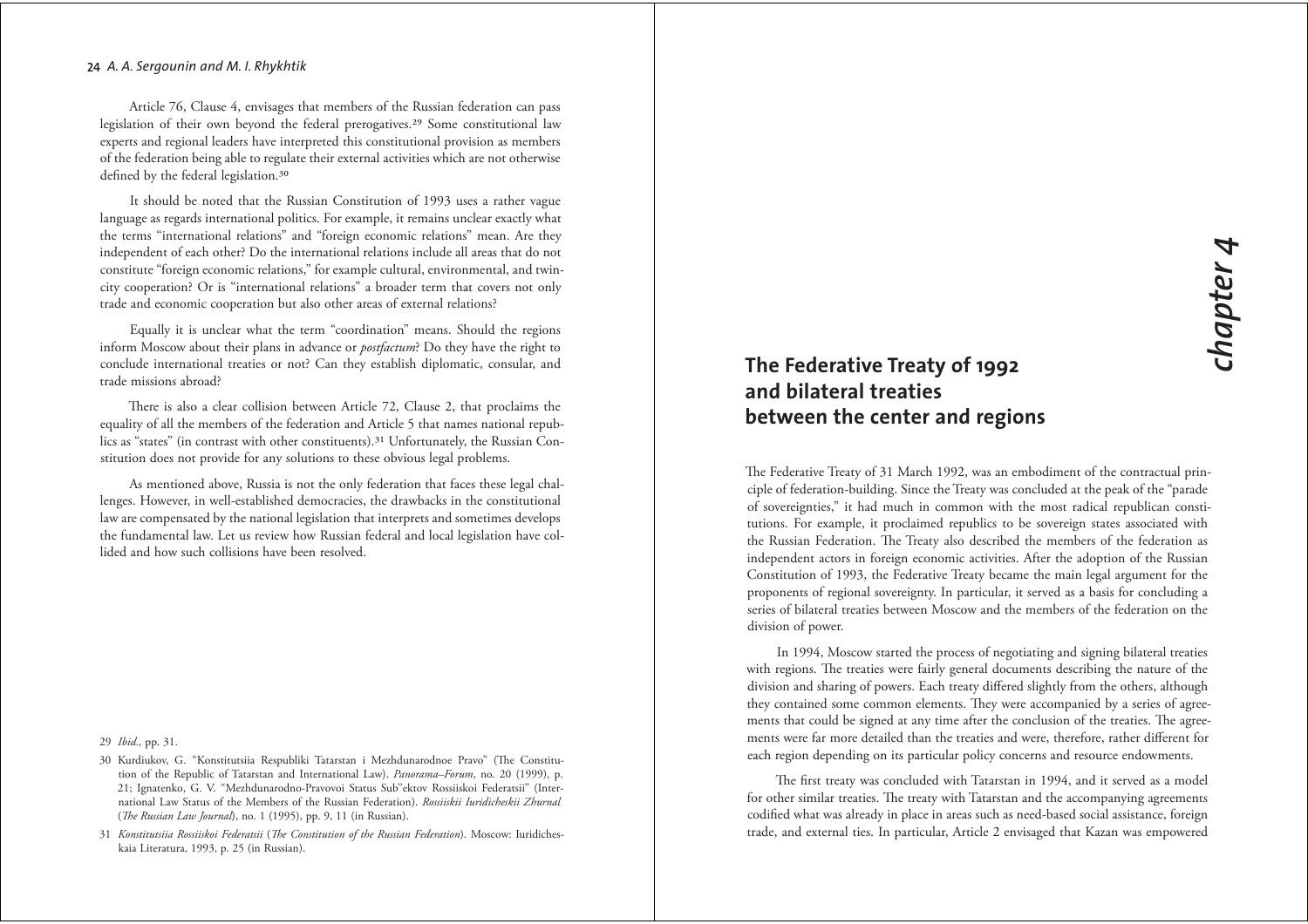to establish its own relations with foreign states and conclude with them treaties that did not contradict Russia's international commitments and the constitutions of both Russia and Tatarstan. Tatarstan had a right to be a member of international organizations and to conduct foreign economic policy on an independent basis.<sup>32</sup> It should be noted that the wording of the document was even less stringent than that used in the Tatar Constitution of 1992.

In fact, a number of the treaties either contradicted the federal constitution or went beyond what was envisioned in it. Spheres that in the constitution are ascribed to the federal center exclusively (Article 71) appeared as areas of joint jurisdiction in many documents. For example, the treaties with the Bashkortostan, Kabardino-Balkar, North Ossetia, and Tatarstan republics granted these regions the right to defend state and territorial integrity. Sverdlovsk Oblast, and the Tatarstan and Udmurt republics gained authority over the functioning of the defense industry and arms exports. For example, the treaty with Tatarstan stipulated that the center and Kazan were jointly responsible for war preparations, military research and development, and the production and export of arms.

Areas identified in the federal constitution as spheres of joint authority (Article 72) in some treaties appeared as the exclusive jurisdiction of regions, including cooperation with foreign governments and international organizations in areas such as trade, finance, investment, environmental protection, tourism, education, culture, twin-city relations, and sport (e.g., as in Bashkortostan, Karelia, Moscow, Tatarstan, and Tyva).<sup>33</sup> In accordance with the 1996 Ekaterinburg Treaty, that region has the right to establish its own civil service and internal legal regulation of spheres of joint regional and central jurisdiction, and even to suspend the normative acts of federal ministries and agencies.

The peace treaty with Chechnya (of 12 May 1997) was a special case. The Treaty consisted of several sentences and contained rather vague phrases on relations between Moscow and Chechnya on the basis of international law.<sup>34</sup> Although Moscow denied the independence of the breakaway republic, Chechnya was *de facto* independent during 1996-1999 period.

Because of historical traditions and confusion between constitutional and contractual principles, members of the Russian federation have different foreign policy powers and statuses. This has led to so-called asymmetric federalism in Russia.

- 32 The Republic of Tatarstan: The Road to Sovereignty, pp. 124-133. Kazan, 1999 (in Russian).
- 33 Federalism: Sistema Gosudarstvennykh Organov i Prakticheckii Opyt Ikh Deiateľnosti, pp. 122–124.
- 34 "Dogovor o Mire i Printsipakh Vzaimootnoshenii mezhdu Rossiiskoi Federatsiei i Chechenskoi Respublikoi Ichkeriia" (Treaty on Peace and the Principles of Relations between the Russian Federation and the Chechen Republic of Ichkeriia). Rossiiskaia Gazeta, 20 May 1997, p. 3 (in Russian).

This model has rather contradictory implications. On the one hand, it appeases local elites and prevents separatist tendencies (at least temporarily). On the other hand, asymmetric federalism is not a panacea. Rather, it is only a partial solution to numerous problems faced by the Russian political leadership and the regions themselves. Moreover, the growing differences between the members of the federation are a permanent source of interregional rivalry and political instability.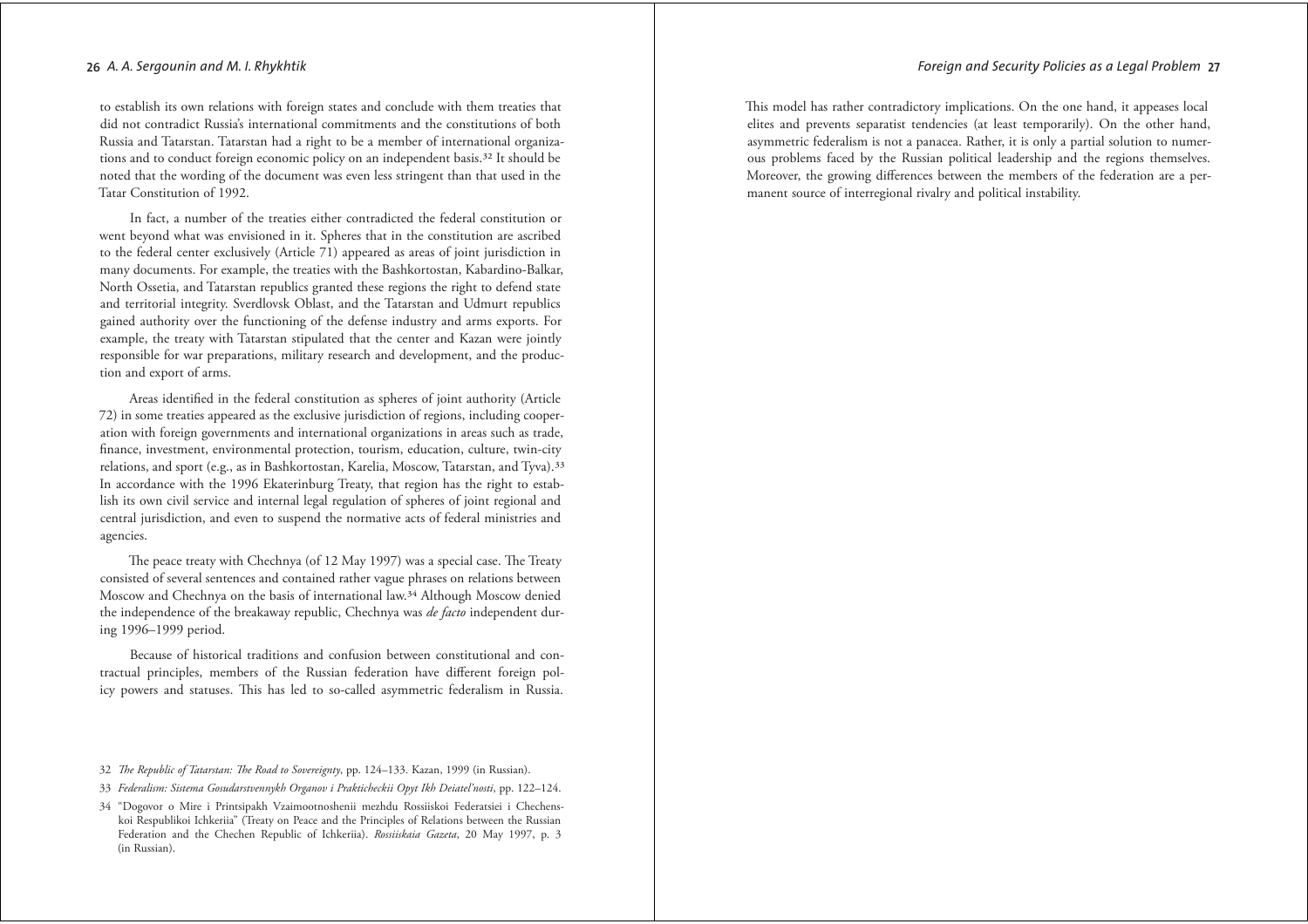# Regional legislation on foreign policy and security policy issues

The contradictions in the constitutions and the many federal laws lead to the legal vacuum being filled by local legislation. There are three main areas of contradictions between center and region: legal, military, and financial.

#### Legal sphere

The regions adopted constitutions of their own, in the case of republics, or charters (statutes), in the case of oblasts, krais, and other types of federation members. They also passed numerous laws and regulations on their external relations. Some of these documents were in line with the federal legislation, but many of them collided with it.

As mentioned above, Article 61 of the Constitution of Tatarstan (1992) proclaimed the republic a "sovereign state" and a "subject of international law." Moreover, according to Article 62, "The Republic of Tatarstan establishes relations with foreign states, concludes international treaties, exchanges with other countries by diplomatic, consular, trade, and other representatives, participates in the activities of international organizations on the basis of international law."35

The Constitution of Bashkortostan also stressed its sovereignty and autonomy in international matters: "[The] Republic of Bashkortostan is a democratic and legal state that represents the will and interests of all the multinational people of the republic (....) The Republic of Bashkortostan possesses the sovereign power on its territory;

35 Konstitutsiia Respubliki Tatarstan, Op. cit.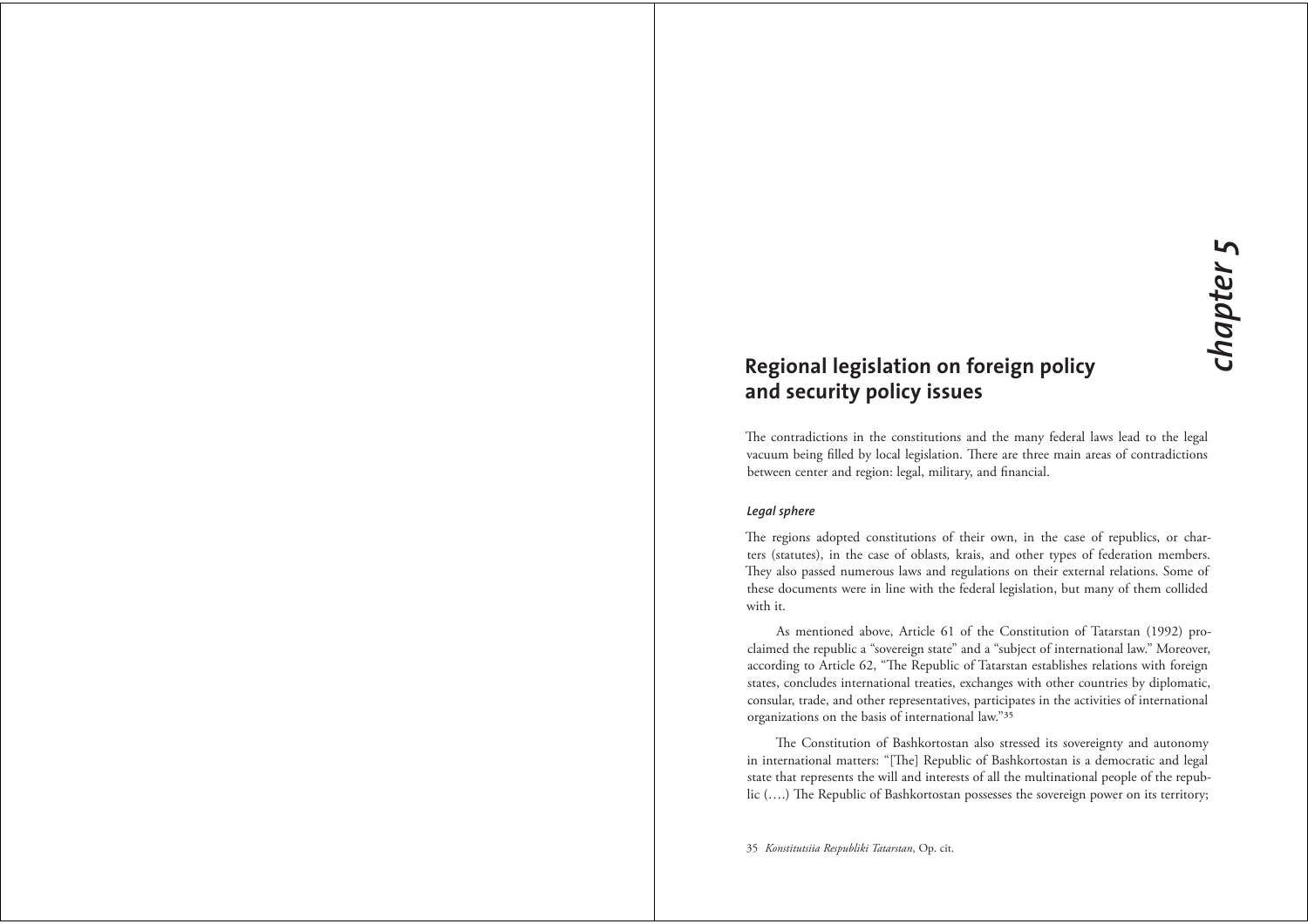#### Foreian and Security Policies as a Leaal Problem 31

#### 30 A. A. Sergounin and M. I. Rhykhtik

it defines and conducts its domestic and foreign policies on the independent basis."36 Bashkir law, "[according to] international treaties of the Republic of Bashkortostan" (adopted on 23 December 1992), allowed the republic to conclude international agreements with foreign countries and described the procedure of treaty-making in detail.

Buryatia's constitution attributed foreign economic relations to the exclusive competence of the republic. It also allowed the local government to conclude treaties with foreign states and intergovernmental organizations.<sup>37</sup>

Tyva's constitution envisaged the right to secede and even empowered the Supreme Khural (parliament) to declare war and peace.<sup>38</sup> The constitution of Karelia admitted that the status of the republic could be changed by a referendum.

#### Military sphere

The growing dependence of the so-called power structures on the local authorities presents another legal collision and at the same time a rather dangerous consequence of regionalization.

Given the lack of funds and shortage of food, energy, and accommodation, many military commanders have to apply for assistance from local governments. For example, by the end of October 1998 the Baltic fleet owed Kaliningrad US\$5 million for food supplies. As a result of this, Kaliningrad bakeries (whose "share" in the fleet's debt was US\$330'000) refused to provide the navy with bread on a credit basis.<sup>39</sup> Local energy companies cut off the electricity supply to the Pacific fleet's land facilities several times in 1997 and 1998 (even including early-warning systems and hospitals). Some local governments provided federal troops with basic provisions from regional budgets to help the military and to secure social stability in some regions. For example, Governor Nazdratenko paid wage arrears to the Pacific fleet from regional budgets in return for ensuring only those officers born in the region serve in the fleet. In July 1998, Krasnoyarsk governor Aleksandr Lebed' reached an agreement with the leadership of the Siberian Military District on supplying federal military units with basic provisions from local funds.<sup>40</sup>

- 36 Prava Cheloveka i Grazhdanina v Respublike Bashkortostan (Human and Civic Rights in the Republic of Bashkortostan). Ufa, 1998, p. 21 (in Russian).
- 37 Amelin, Venalii. "Ustav Regiona Kak Garant Sokhraneniia Tselostnosti Rossiii" [The Statute of the Region as a Guarantee of Russia's Integrity]. Paper presented at the seminar "The Impact of the Legislation of the Members of the Russian Federation on Its Federalization," 5 October 1999 Available at http://federalmcart.ksu.ru/conference/seminar1/amelin.htm (in Russian).
- 38 Sarycheva. "Dezintegratsiia Pravovoi Sistemy Ugroza Konstitutsionnoi Bezopasnosti Rossii". p. 129.
- 39 Rossiiskaia Gazeta, 31 October 1998, p. 3 (in Russian).
- 40 ITAR-TASS News Agency, Moscow, 28 July 1998.

New types of relationships between the local military commanders and politicians emerged in post-communist Russia. Some of them were based on dependency, others looked like alliances. Nonetheless, these processes broke traditional loyalty within the federal security structures and made them more fragmented and less manageable. As the post-Soviet developments in the Caucasian region demonstrated, political instability or civil or ethnic war can easily transform regional military commanders into local warlords who supply the warring parties with arms and implement the famous imperialist principle of "divide and rule." Moreover, the question inevitably arises of the reliability of a centralized control over nuclear weapons being scattered around Russia.

Other security structures, such as the Ministry of Interior forces, the Federal Security Service (FSS), tax collection agencies, and the local police, were even more susceptible to regionalization than the armed forces. On the one hand, they always were more dependent on local authorities in terms of basic provisions than the military. On the other hand, regional elites traditionally regarded them as a valuable asset in building a power base and, for this reason, were interested in cooperation with local organs of the militia or the KGB/ FSS. In fact, many of the security services have been well integrated into the regional power structures since the late Soviet period. However, it took some time to replace the old party nomenclature with the new regional elites. For example, on his way to power in Novgorod, Boris Nemtsov portrayed himself as a person that was prosecuted by the KGB and the police. However, when he became head of the regional administration after the August 1991 aborted coup he forgot about his conflicts with the security services and, moreover, extensively used them against his local political rivals (such as Andrei Klimentiev, a famous Nizhnii Novgorod businessman and politician).

It should be noted that the "union" of security services and the local elites used to be rather detrimental for democracy in a region. Local politicians used the power structures to consolidate their positions rather than to fight organized crime or secure democratic reforms. For example, President Murtaza Rakhimov of Bashkortostan urged the local FSS station to gather sensitive information and discredit his rivals during the presidential election in June 1998. The same "election technology" was then exported to the Udmurt Republic. The Dagestani leadership repeatedly used police forces to quell ethnic and religious uprisings in the republic. The use of non-peaceful methods of conflict resolution at the port of Makhachkala brought Dagestan to the brink of the civil war.

Some regional leaders use security services not only against their domestic enemies but also to confront other regions. For example, both the Ingushetian and North Ossetian republics used police units to fight each other during the border conflicts. The local security services were also alleged to be involved in kidnapping, terrorist operations, and smuggling.

Initially, Moscow was unable to stop regionalization of security services. Moreover, the federal center allowed local elites to control the power structures in return for their (rather questionable) loyalty to Moscow. For instance, Moscow signed an agreement with Ingushetia in February 1999, which subordinated the local police to President Ruslan Aushev and enabled the republic to form a militia "in accordance with local traditions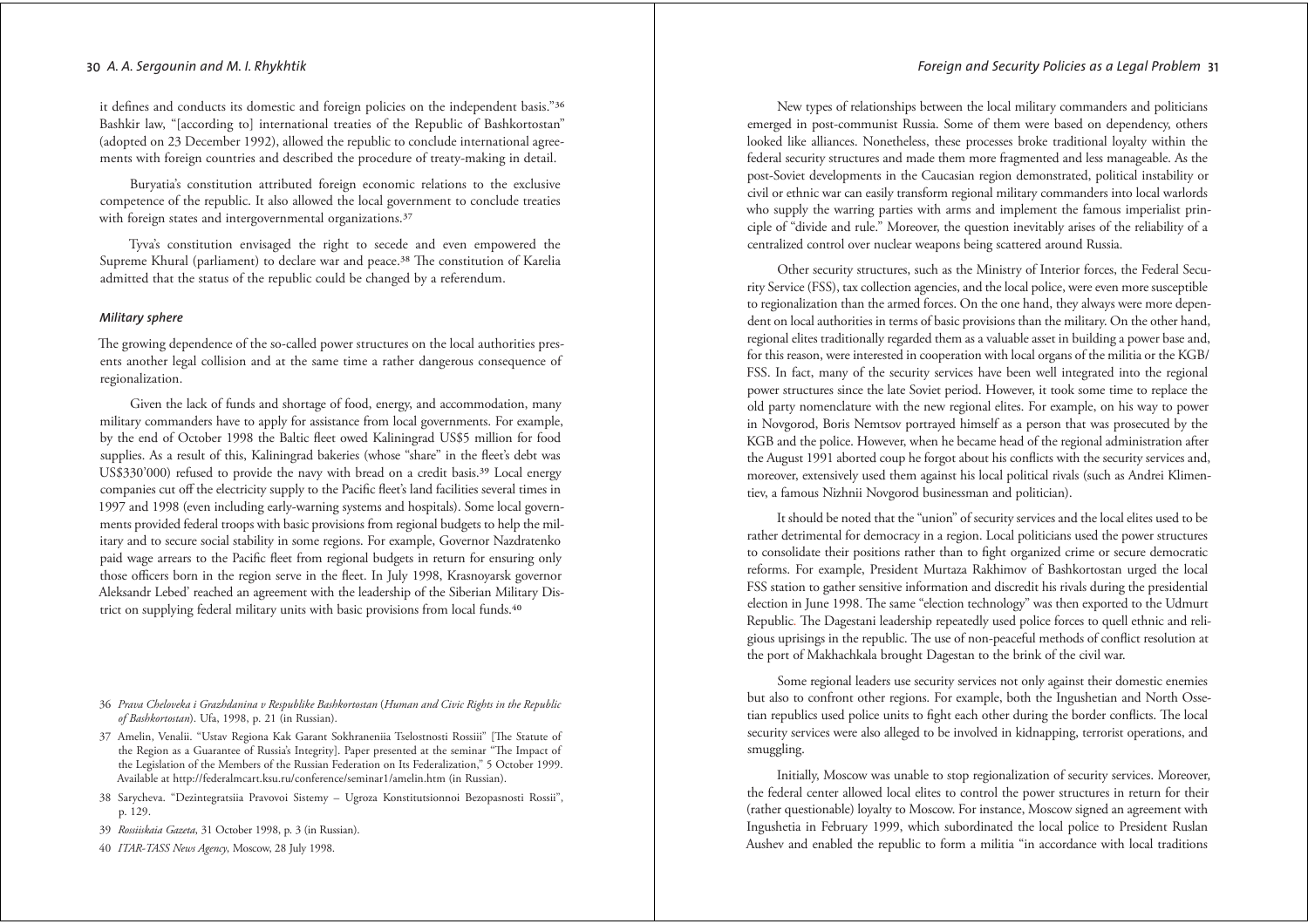#### Foreian and Security Policies as a Leagl Problem 33

#### 32 A. A. Sergounin and M. I. Rhykhtik

and norms." In the early 1990s Chechnya and Ingushetia in fact created armies of their own (the so-called presidential guard).

Moscow had to compromise with the local elites even under Putin. For example, the federal center had to sanction the creation of the local militia to stop the Chechen invasion of Dagestan during August and September 1999. Moscow ignored the armed units led by the loyal Chechen leaders (e.g., Beslan Gantamirov and Akhmad Kadyrov) during the second Chechen war.

It should be noted that the attempts by regional leaders to control "power structures" is an obvious encroachment on the exclusive authority of the federal center that is defined in Article 71 of the Russian Constitution.

#### **Financial sphere**

Some regional governments had become financial actors on the world stage by the mid-1990s by borrowing money from international financial institutions, thereby contributing to the globalization of the funds. Some regions had amassed investment portfolios and were selling bonds on the world markets (e.g., Bashkortostan, Moscow, Novgorod, Sakha [Yakutia], St Petersburg, and Tatarstan). Several border cities and regions of Russia also actively participated in cross- and trans-border cooperation (e.g., Archangelsk, Kaliningrad, Karelia, Moscow, Murmansk, Novgorod, the Russian Far East, Samara, St Petersburg, and Tatarstan).

However, the 1998 financial crisis proved that some Russian regions were bluffing and unprepared to play by international norms and rules. As a consequence the federal center had to help regional governments to conduct negotiations in order to restructure their debts. Some regions were close to defaulting or had defaulted (e.g. Novgorod), and hence had to postpone any development plans.<sup>41</sup> This meant that many regions were unable to implement policies that they adopted in the sphere of foreign economic policy. This also cast doubt on the regions' ability to ensure their proclaimed sovereignty in both domestic and international affairs.

It should be noted, however, that not all regional laws were inadequate by definition. Some local laws were much more progressive than the federal legislation and forestalled the latter. For example, no federal law on private ownership of farmland existed in the 1990s, and some members of the federation (e.g., Saratov and Novgorod) have passed legislation of their own and even provided foreigners with some limited land rights.

Moscow, Novgorod, Saratov, Samara, St Petersburg, and Tatarstan have passed legislation on foreign investments so as to provide investors with a favorable environment, including tax privileges.<sup>42</sup> This legislation was obviously quite helpful in attracting foreign investment and technical assistance. In turn, international cooperation has assisted in developing the local economy and easing the implications of the 1998 financial meltdown. For example, foreign investment enabled Novgorod, poor in natural resources and heavily militarized in the Soviet period, to not just survive but to modernize its economy. Total foreign direct investment in the region increased from US\$153 million to US\$600 million between 1994 and 1999.<sup>43</sup> According to some accounts, 29 investment projects worth US\$1.5 billion are under consideration.<sup>44</sup> According to Novgorod governor Mikhail Prusak, 49 % of the oblast's GDP is derived from foreign investment. In terms of investment dollars per capita, Novgorod is second only to Moscow, and is rated third for its economic development over the past six years.<sup>45</sup>

Approximately 200 foreign or joint-venture enterprises play a major economic role in the Novgorod. They provide 20'000 jobs and account for 62 % of the regional industrial output and 32 % of the local pension fund.<sup>46</sup> Firms with foreign capital provide half the taxes paid in the region.<sup>47</sup>

The impact of economic reforms on living standards in Novgorod has been dramatic. Between 1995 and 1997, real incomes in the region grew by 70 %. They continued to rise by 6.6 % for the January-April period between 1997 and 1998. By contrast, average incomes in Russia fell by 7.2 % during this period, and in the northwest, excluding Novgorod, they fell by nearly 8 %.<sup>48</sup> In 1997, the average family income in Novgorod exceeded the living wage more than twofold, and the region was rated

- 42 See, for example, the Novgorod legislation: O Nalogovykh Lgotakh Predpriiatiiam i Organizatsiiam, Raspolozhennym na territorii Novgorodskoi Oblasti (On Tax Privileges to Enterprises and Organizations That Are Located on the Territory of the Novgorod Oblast). Novgorod: The Novgorod Oblast Duma, 1994 (in Russian); Postanovlenie o Zonakh Ekonomicheskogo Blagopriiatstvovaniia (Regulations on Favored Economic Zones), 27 December 1996. Novgorod: The Novgorod Oblast Duma, 1996 (in Russian); *Investment Climate of Novgorod Oblast*. Novgorod: Novgorod Oblast Administration, 1999.
- 43 Informatsiia ob Investitsionnoi Deiatel'nosti v Novgorodskoi Oblasti (Information on Investment Activities in the Novgorod Region). The Economic Committee of the Novgorod Regional Administration Data Base, as at 6 September 1999.
- 44 Troianovskii, Viktor. "Investory Snimaiut Shliapu pered Velikim Novgorodom" (Investors Take Off Their Hats to Praise Novgorod the Great). Rossiiskaia Gazeta, 6 November 1999, p. 5; Rossiiskaia Federatsiia, no. 26 (1999), p. 6 (in Russian).
- 45 Johnson's Russia List, no. 1380 (20 November 1997); and no. 2183 (18 May 1998).
- 46 Troianovskii, Viktor. "Gubernator" (Governor). Dom i Otechestvo, special issue (August 1999), p. 7 (in Russian); Johnson's Russia List, no. 3310 (28 May 1999).
- 47 Johnson's Russia List, no. 1380 (20 November 1997).
- 48 See Petro, Nicolai N. Creating Social Capital in Russia: The Novgorod Model. Washington, D.C.: The National Council for Eurasian and East European Research, 1999.

<sup>41</sup> Korotkin, Evgenii R. "Vzaimodeistvie Rossii s Mezhdunarodnymi Finansovymi Institutami: Nizhegorodskii Regional'nyi Kontekst" (Russia's Interaction with International Financial Institutions: the Nizhnii Novgorod Regional Context). In Mezhdunarodnye Otnosheniia v XXI Veke: Regional'noe v Global'nom, Global'noe v Regional'nom (International Relations in the 21st Century: Regional in Global, Global in Regional), ed. Andrei Makarychev, pp. 160-164. Nizhnii Novgorod: Nizhnii Novgorod Linguistic University Press, 2000 (in Russian).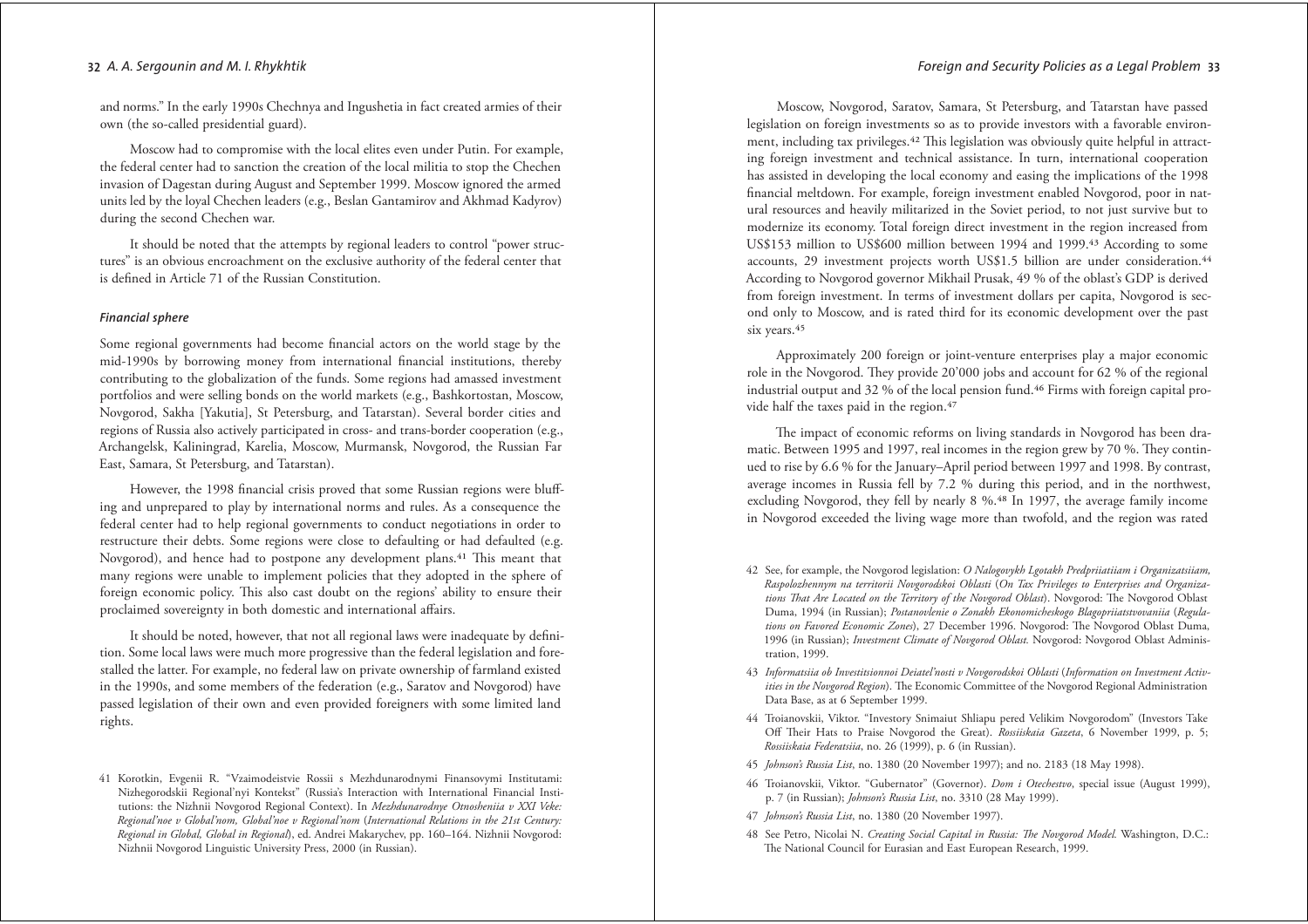21st among the 89 members of the Russian federation.<sup>49</sup> Even after the 1998 financial meltdown the index stood at the level of 1.24 and the region occupied the 25th position in the all-Russia rating.<sup>50</sup> The first seven months of 1998 also saw a 5.2 % increase in industrial production in the oblast compared with the same period in 1997, while industrial production in Russia as a whole fell.<sup>51</sup> Foreign investment was also helpful in recovering the local economy after the 1998 crisis.

Another example of the progressive local legislation is the Novgorod's Law on International and Interregional Agreements (1995). The law contains an original solution to the constitutional problems as regards the powers of regions in the field of foreign policy. Specifically, it specified Article 72 of the Russian Constitution (on coordination of international and foreign economic activities of the members of the federation). In contrast with the Tatar and Bashkir constitutions, the Nizhnii Novgorod law suggested that the regions should deal in the international arena with sub-national units and/or non-governmental actors rather than with national entities. Again, contrary to many regional normative acts, the law also envisaged that the status of regions' international agreements must be defined as "agreements" rather than "treaties." The latter term should be applied only to international agreements on the federal level. The law also specified the areas where the oblast should coordinate its activities with the federal center: science, education, culture, tourism, twin-city relations, environment protection, religion, and humanitarianism.<sup>52</sup> The Nizhnii Novgorod law was very helpful in drafting the federal law on coordination of international activities of the Russian regions that was adopted only in 1998.

Orenburg's Law on the Regime of the Border Territory included many innovations on cross-border cooperation (with Kazakhstan) and the participation of local governments in the protection of the Russian-Kazakh frontier.<sup>53</sup>

Rather than taking the lead in defining and limiting what regions have the right to do, Moscow initially either took a wait-and-see attitude or simply reacted to regions' demands. As a result of this, numerous collisions between the federal and local legislation had amassed by the late 1990s. According to the Ministry of Justice, half the 44'000 regional normative acts audited in 1999 collided with federal legislation.<sup>54</sup> For

- 49 Izvestiia, 25 October 1997, p. 5 (in Russian).
- 50 Argumenty i Facty, no. 50 (1998), p. 12 (in Russian).
- 51 Petro, Creating Social Capital in Russia: The Novgorod Model.
- 52 On International and Inter-regional Agreements of the Nizhnii Novgorod Oblast. Nizhnii Novgorod: The Nizhnii Novgorod Oblast Legislative Assembly, 1995 (in Russian).
- 53 Amelin, "Ustav Regiona Kak Garant Sokhraneniia Tselostnosti Rossii."
- 54 Stoner-Weiss, Kathryn. "Central Weakness and Provincial Autonomy: the Process of Devolution in Russia." In PONARS Policy Discussion, 4 December 1998, Washington, D.C. Conference Briefing Book, ed. Erin Powers. Cambridge, MA: Harvard University, 1998, p. 25 (Policy Memo Series, no. 39).

instance, the Tyvinian Constitution had 60 collisions with the Russian Constitution,<sup>55</sup> and the Volga Federal District had 324 normative acts contradicting the federal law. Almost all republican constitutions and some statutes (e.g., the Kirov, Samara, Orenburg, and Ulyanovsk oblasts) collided with the federal legislation. Bashkortostan and Tatarstan had the most conflicting legislation: in each republic 68 documents (including constitutions) contradicted the Russian Constitution. The Tatar Constitution had 42 articles that collided with the federal law,<sup>56</sup> the Novgorod had 27 controversial documents, Kirov had 24, Orenburg and the Republic of Mordovia had 23 each, and the Republic of Marii El had 22.57 According to Alexander Zyyagintsey, the Prosecutor General of Russia, the number of controversial normative acts in the Volga Federal District was more than 1000.<sup>58</sup> Most of the regional laws violated Article 71 of the federal constitution that describes the exclusive powers of the federal center. The most problematic realms were foreign economic policy, citizenship, and regulations of the activity of the federal institutions (e.g., Ministry of Interior, courts, and the office of public prosecutor).

- 55 Kushtapin, Mikhail. "Pochemu Tyva Khotela Vyiti iz Rossii?" (Why Did Tyva Want to Secede from Russia?). Rossiiskaia Gazeta, 23 June 2001, p. 6 (in Russian).
- 56 Klimov, Vladimir. "Provintsialism Ne Forma Zhizni, a Forma Myshleniia" (Provincialism Is a Way of Thinking Rather Than a Way of Life). Parlamentskaia Gazeta, 19 June 2001, p. 3 (in Russian).
- 57 Rykhtik, Mikhail. Constitutional Framework for Inter-Regional Cooperation in Russia: Theoretical Aspects. Paper presented at the Nizhnii Novgorod PONARS Academic Conference, 30 May - 2 June 2001. Washington, D.C.: Council on International Relations, 2001, p. 4.
- 58 Klimov, "Provintsialism Ne Forma Zhizni, a Forma Myshleniia," p. 3.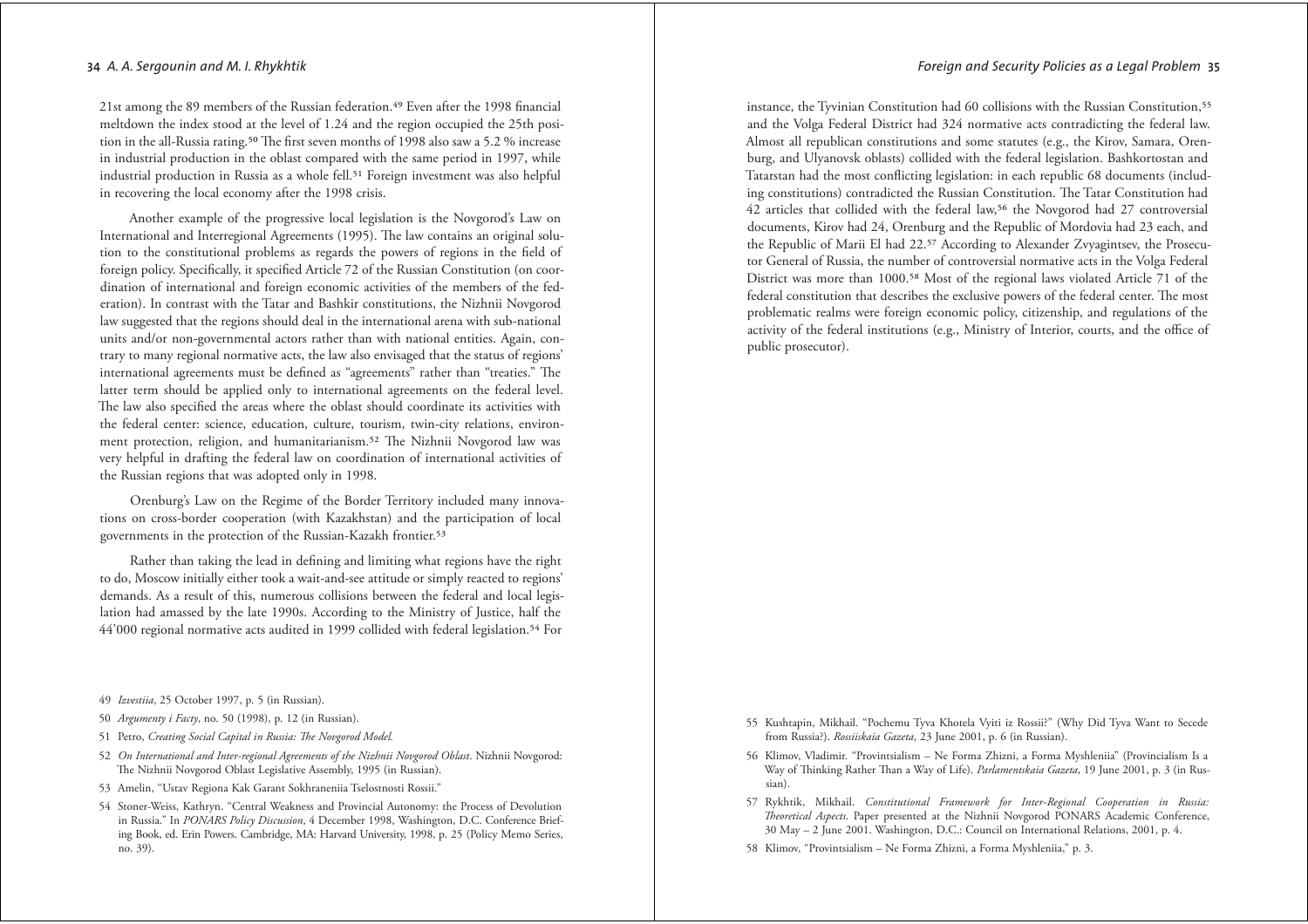# The federal legislation of 1995-2000: the politics of revanchism?

Moscow passed a number of federal laws regulating international activities of the regions to improve their legal basis and to remove numerous collisions between the Russian Constitution and regional legislation. The Law on International Treaties of the Russian Federation (15 July 1995) stipulates that members of the federation should participate in negotiating and drafting international treaties that concern the regions' interests and competencies. The federation members may also recommend to the center to conclude, suspend, or abrogate treaties.<sup>59</sup> This law, however, did not clarify the status of international agreements signed by the regions.

The Law on State Regulation of Foreign Trade (13 October 1995) included in the sphere of joint authority  $(1)$  coordination of regions' foreign trade,  $(2)$  adoption and execution of regional and interregional foreign trade programs,  $(3)$  receipt of foreign loans under the regions' guarantees, (4) regulation of free economic zones and crossborder trade, and (5) providing regions with information.<sup>60</sup>

The law granted the members of the federation the rights  $(1)$  to trade with foreign partners on the region's territory, (2) to control the trade activities of Russian citizens and foreigners,  $(3)$  to adopt regional foreign trade programs,  $(4)$  to provide traders with additional guarantees and privileges,  $(5)$  to sign trade agreements with foreign

60 Rossiiskaia Gazeta, 24 October 1995, p. 4.

<sup>59</sup> Romanova, Olga Y. "Regional'nye Interesy y Kontekste Natsionalnykh" (Regional Interests in the Context of National Interests). In Region v Sostave Federatsii (The Region Within the Federation), ed. Andrei Makarychev, p. 149. Nizhnii Novgorod: University of Nizhnii Novgorod Press, 1999 (in Russian).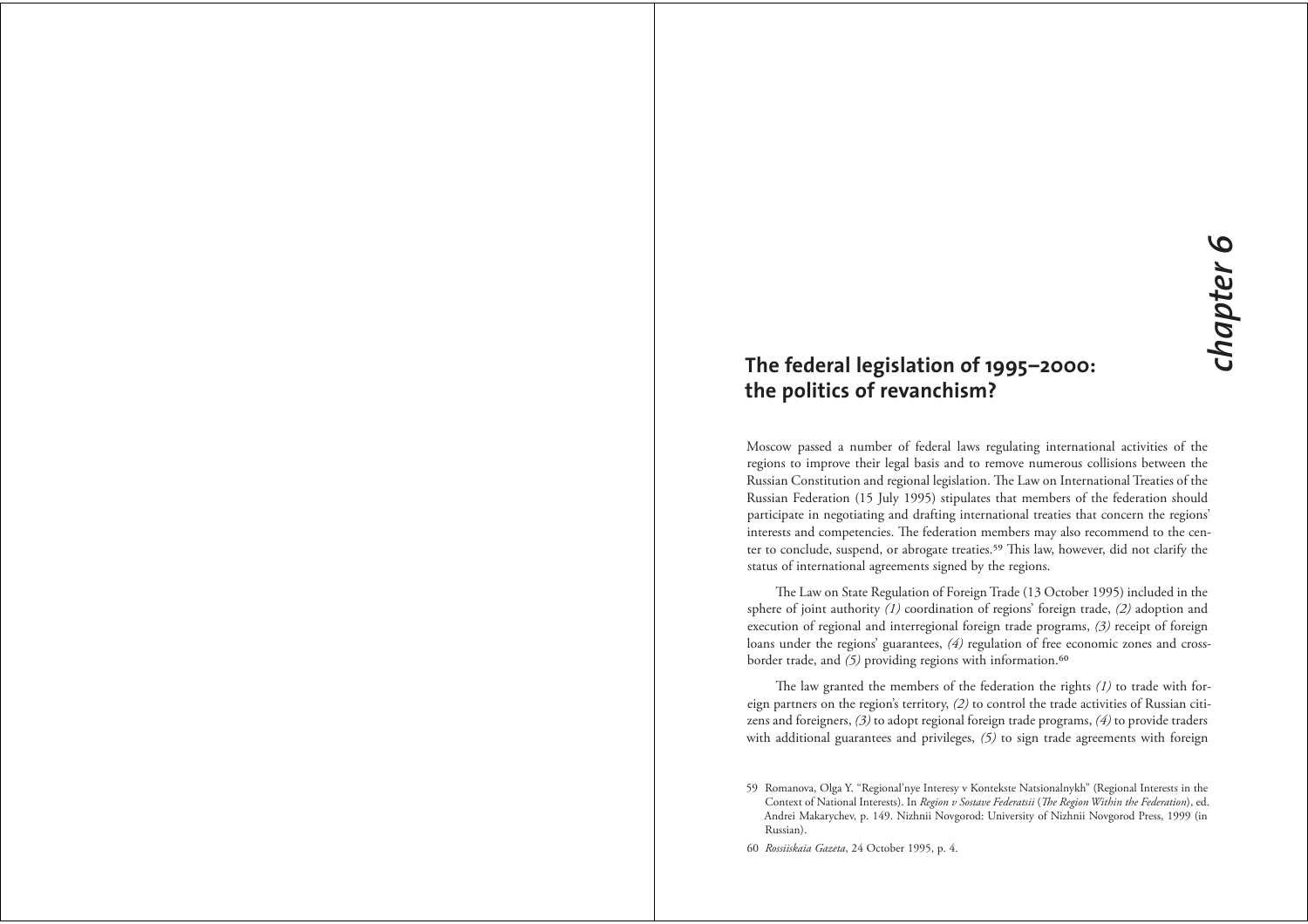partners (only with regional or local authorities), and  $(6)$  to establish trade missions abroad (under the auspices of Russian official trade missions) at the regions' expense. Members of the federation received the law positively because it provided them with both a proper legal basis and broader powers.<sup>61</sup>

Presidential Decree no. 370 (12 March 1996) stipulated that the treaties between Moscow and the regions and accompanying agreements are not to violate the Russian Constitution and must respect its supremacy. They also cannot change the status of a member of the federation and add to or change what is enumerated in Articles 71 and 72 of the constitution that assign federal and joint authority, respectively. The same day Yeltsin signed Decree no. 375 "on coordinating the role of the Ministry of Foreign Affairs in conducting a single foreign policy course." The decree instructed the regions to inform the Russian Foreign Ministry about their foreign policy activities, including foreign trips and statements by regional leaders.

The Federal Law on Coordinating International and Foreign Economic Relations of the Members of the Russian Federation (2 December 1998) elaborated on Article 72 of the constitution. The law limits the ability of Russian regions to trade and conduct scientific, ecological, humanitarian, and cultural cooperation with foreign partners. They are allowed to cooperate only with regional and local governments of foreign states; they can deal with central authorities of foreign countries only via Moscow. The law prevents regions from providing their missions abroad with diplomatic status. According to this legislation, regions' agreements with foreign partners do not enjoy the status of international treaties. The law, together with the law on delimitation of powers of the federal center and the subjects of the federation (24 June 1999), stipulated that the regions should modify their legislation in accordance with federal  $law.62$ 

Interpretation of the above-mentioned law issued by the Russian government in June 2001 clarifies the process of registration of the agreements between Russian regions and Moscow. First of all, all agreements must be registered by the federal center (the Ministry of Foreign Affairs).<sup>63</sup> But before this the agreements have to be approved by the appropriate federal ministry; without an official approval letter the region cannot obtain registration of the signed agreement with the foreign state. It has become clear that "coordination" means not just information about the plans but also obtaining an official approval of the draft of agreement from the appropriate ministry. Regions do not have the rights to conclude international treaties and establish paradiplomatic relations. There is only one exception: the law does not prohibit establishment of foreign trade missions.

These laws aggrieved regions such as Tatarstan and Bashkortostan, with regional leaders complaining that the federal legislation conflicted with the regions'

61 Ibid.

62 Sobranie Zakonodateľstva Rossiiskoi Federatsii 1999, p. 231.

63 Rossiiskaia Gazeta, 3 July 2001, p. 3

international commitments. They also believed that the term of twelve months set by this legislation for harmonizing federal and local legislation was insufficient. Some regions even continued to pass legislation that contradicted the federal law. For example, Tatarstan passed a Law on International Treaties of the Republic of Tatarstan (14 July 1999) despite its collision with federal legislation.<sup>64</sup>

After assuming the post of president in the aftermath of the spring 2000 election, Putin started an administrative reform, particularly by introducing seven federal districts led by presidential envoys and reforming the upper house of the Russian parliament (the Council of the federation). Both initiatives aimed at undermining gubernatorial powers because now governors were under the control of presidential envoys and lost their seats in the parliament upon completion of the gubernatorial term. It still remains unclear what powers the envoys received in the foreign policy area (to date they were focused mainly on domestic issues), but some of their prerogatives will definitely affect the foreign policies of the regions. For example, Putin entrusted them with monitoring of local legislation and coordination of activities of the federal bodies in the regions such as Foreign Ministry's and Ministry of Commerce and Economic Development's representative offices, and military, customs, border guards, procurators, police, and security services.

There was a difference of opinion among Russian experts and politicians regarding the nature and implications of the Putin's administrative reforms. Some analysts believe that this reform will lead to re-centralization of Russian domestic and foreign policies, and even to the end of real federalism in Russia.<sup>65</sup> Thus, for instance, the border regions will have less opportunity for cross- and trans-border cooperation with foreign partners. Any cooperative schemes (such as cooperation under the auspices of the EU's Northern Dimension or the BEAR council) will hardly become realistic.

However, other specialists argue that Putin's reforms are not aimed at undermining authority and powers of the regions. Rather, they simply aim at harmonizing federal and local legislation, making Russia more coherent and manageable, and fighting corruption, bureaucracy, and organized crime. These changes do not prevent Russian regions from effective cooperation with foreign countries and taking part in various collaborative projects. On the contrary, Moscow repeatedly emphasizes the need for cooperation with foreign countries and promises its help to regional authorities. According to this school of thought, Moscow aims to prevent Russia's growing isolation from the outside world.<sup>66</sup> However, it is unlikely that creating new bureaucracy is the most effective way of fighting corruption and bureaucracy.

64 Kniazkin 1999, pp. 6-13.

- 65 Petrov, Nikolai. "Russia's Regions: Post-Soviet Transit, 1991-2001." Program on New Approaches to Russian Security, Nizhnii Novgorod Academic Conference, 30 May - 2 June 2001. Cambridge, MA: Harvard University, 2001; Romanova, Liudmila. "Konets Dogovornoi Federatsii?" (The End of the Contractual Federation?). Nezavisimaia Gazeta, 9 September 2000, p. 3 (in Russian).
- 66 Council on Foreign and Defense Policy. Baltiia Transevropeiskii Koridor v XXI Vek (Baltics as a Trans-European Corridor to the 21st Century). Moscow: Council on Foreign and Defence Policy, 2000, p. 36 (in Russian).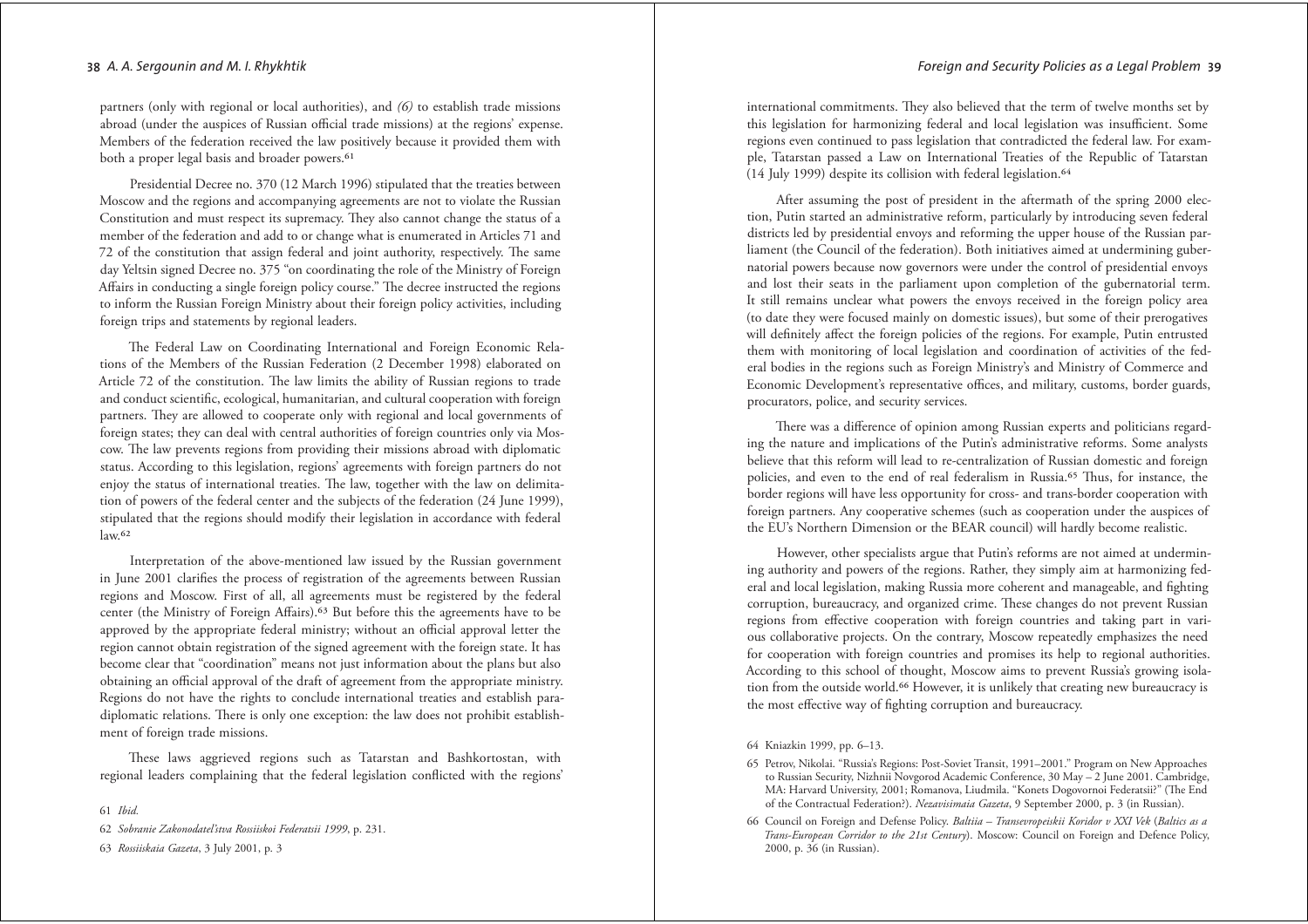Some specialists are inclined to see presidential representatives as not only Moscow's eyes and ears but also as lobbyists of regional interests in the central government. According to some accounts, in January 2001 the presidential envoy to the Northwestern Federal District, Viktor Cherkesov, supported the Kaliningrad authorities in their campaign against the State Customs Committee's decision to abolish Kaliningrad's tax privileges. Cherkesov also protected Kaliningrad's interests in the federal government during work on the new governmental strategy for the region.<sup>67</sup>

It is too early to estimate the effects of Putin's reforms. In order to understand them correctly one has to know their real purpose. What was the purpose of creating seven districts and new bureaucracy? There is no doubt that the federal center was rather efficient in terms of unifying the regional legislation. The federal district looks like a "geopolitical" unit rather than an "administrative" one. There were many questions about districts' borders at the beginning of the reforms, but this is not important since the line could be drawn anywhere. The purpose was harmonization of legislation. By the end of 2000, almost all regional normative acts that collided with the federal law were revised or repealed. However, some regions still resist. For example, Bashkortostan and Tatarstan did not revise all controversial provisions of their constitutions in accordance with Moscow's recommendations:<sup>68</sup> both constitutions still insist on the republics' sovereignty and their special rights in the field of external relations.

The real result of the activities of the presidential envoys is the list of normative acts that collide with federal legislation. Thus far they have failed to harmonize local and federal legislation, but they have changed the political climate in the regions and have forced many local leaders to limit their ambitions. A surprisingly large number of respected and well-known governors officially support Putin's reform aimed at restricting local sovereignty. This reform has ended the "governors' separatism:" they are not powerful senators any more. Governors are losing popularity and influence at the federal level, which is another result of administrative reform of 2000.

It is also interesting that these envoys have not become strong and popular politicians capable of competing with local leaders in the regions. They were unsuccessful at interfering in the local election campaigns (e.g., in Vladivostok, Nizhnii Novgorod, and Kursk). Presidential envoys either lost the election (in that supported candidates did not win sufficient votes), or they were involved in electoral scandals (as in Kursk). The administrations of many of the envoys lack professionals who are trained and experienced in government. Many federal inspectors (subordinated to envoys) have been changed during the past year due to the low level of professionalism.

68 Klimov, "Provintsialism - Ne Forma Zhizni, a Forma Myshleniia." p. 3.

## Conclusion

There were several phases in the development of the legal framework for the centerperiphery relations on international issues:

- 1. The first, anarchical period (1991-1993) was characterized by the weakness of the center and the lack of proper legal regulations at the federal level. As a result of this, many regions tried to assert themselves as sovereign actors and to adopt their own legislation on external activities.
- 2. The adoption of the Russian Constitution in December 1993 marked the beginning of a new period (1993–1995). Although the language of this document was rather vague, the constitution provided the center and regions with a general legal framework and defined their powers in the foreign policy area. At the same time, Moscow did not take the risk of challenging the regional elites by imposing on them new, more restrictive, federal legislation. Rather, in 1994 Moscow began the process of concluding bilateral treaties with the subjects of the Russian federation, which was a measure aimed at appeasing the most radical regional elites and preventing further disintegration of the country.

Since each region has obtained different powers (in accordance with the bilateral treaties and accompanying agreements) from these developments, this inevitably led to asymmetrical federalism in Russia. In turn, this model had contradictory implications. On the one hand, asymmetry made the foreign policies of the regions more diverse and interesting; it also eased tensions between Moscow and the members of the federation. However, asymmetric federalism also had a number of negative implications, including disparities and unhealthy competition between the regions, the rise of nationalism and

<sup>67</sup> Pipiia, Besik. "Viktor Cherkesov Reshaet Vse" (Viktor Cherkersov Decides Everything). Nezavisimaia Gazeta, 11 April 2001, p. 4 (in Russian).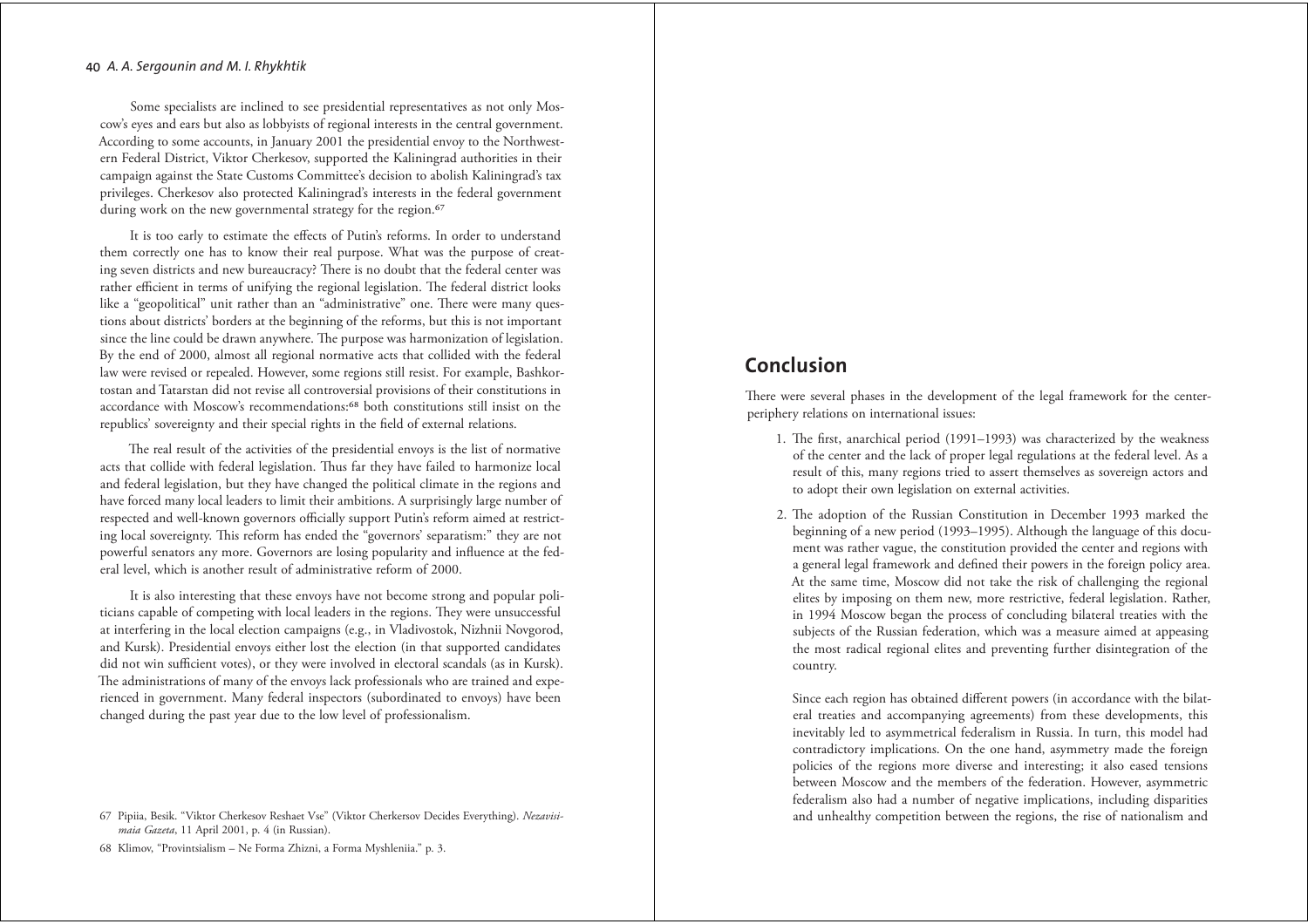separatism in some national republics, further disintegration of the legal space, and a real cacophony in Russia's foreign policy.

- 3. During the third period (1995-2000) the federal center tried to reestablish its control over regional foreign policies by issuing a series of federal laws and other regulations. In particularly, Moscow aimed at specifying the sphere of joint authority that was defined rather vaguely in the Russian Constitution.
- 4. The adoption of the 1998 federal Law on Coordinating International and Foreign Economic Relations of the Members of the Russian Federation began a new phase in center-periphery relations. At this stage Moscow wanted not only to tighten its control over the region's external relations but also to harmonize the federal and local legislation.
- 5. Putin's reforms of 2000 reflected further attempts by the federal center to re-centralize international activities of the members of the federation and to form a unified legal space in this area. By 2001, Moscow succeeded (with rare exceptions) in bringing the local normative acts into line with federal legislation.

However, it is premature to make any categorical judgments. Currently there is a fragile equilibrium between the federal center and regions in the realm of foreign policy powers. Two contradictory tendencies can be identified. On the one hand, Moscow tries to specify constitutional principles regarding foreign policy prerogatives of the center and the subjects of the federation, and tighten its control over the regions' external relations. On the other hand, Moscow is unable to restore the Soviet-like centralized model of federalism and must cope with numerous challenges emanating from the regions. The result of such a tug-of-war between Moscow and the regions remains to be seen. Russia is at the beginning of the extremely complicated process of creating a coherent legal basis for international activities by the regions, but the Kremlin definitely wants to forget the principles of "contractual federalism" and thus create a coherent constitutional basis for center-periphery relations.

The first ten years of post-communist development provided Russia with valuable experience in democracy and federalism. During this relatively short historical period Russia was transformed from a highly centralized, de facto unitary state into a real federation (albeit with numerous problems and inconsistencies). It should be noted that neither the center nor the members of the Russian federation were prepared for the "trial of democracy." The regions often abused their powers and the regional autocrats became a serious barrier to further democratic reforms and an effective Russian foreign policy. Moscow also hesitated between the polarized methods of its regional policies: the pendulum oscillated between the tactics of appeasing the regional elites and restoration of the centralized vertical power structure.

However, all actors and institutions are now more mature and skillful. Both Moscow and the regions understand that federalism is a two-way rather than one-way street, and both the balance of interests and the balance of power should be found. With the

exception of Chechnya, Russia managed to solve difficult problems that emerged in center-periphery relations without the use of the military force. The legal instruments (e.g., courts, arbitration, negotiations, and mediation) are increasingly becoming the main tool of conflict resolution in Russian. For this reason, it is safe to assume that in the foreseeable future a new, more adequate, model of Russian federalism will be found, and the legal framework for the international activities of the regions will be improved.